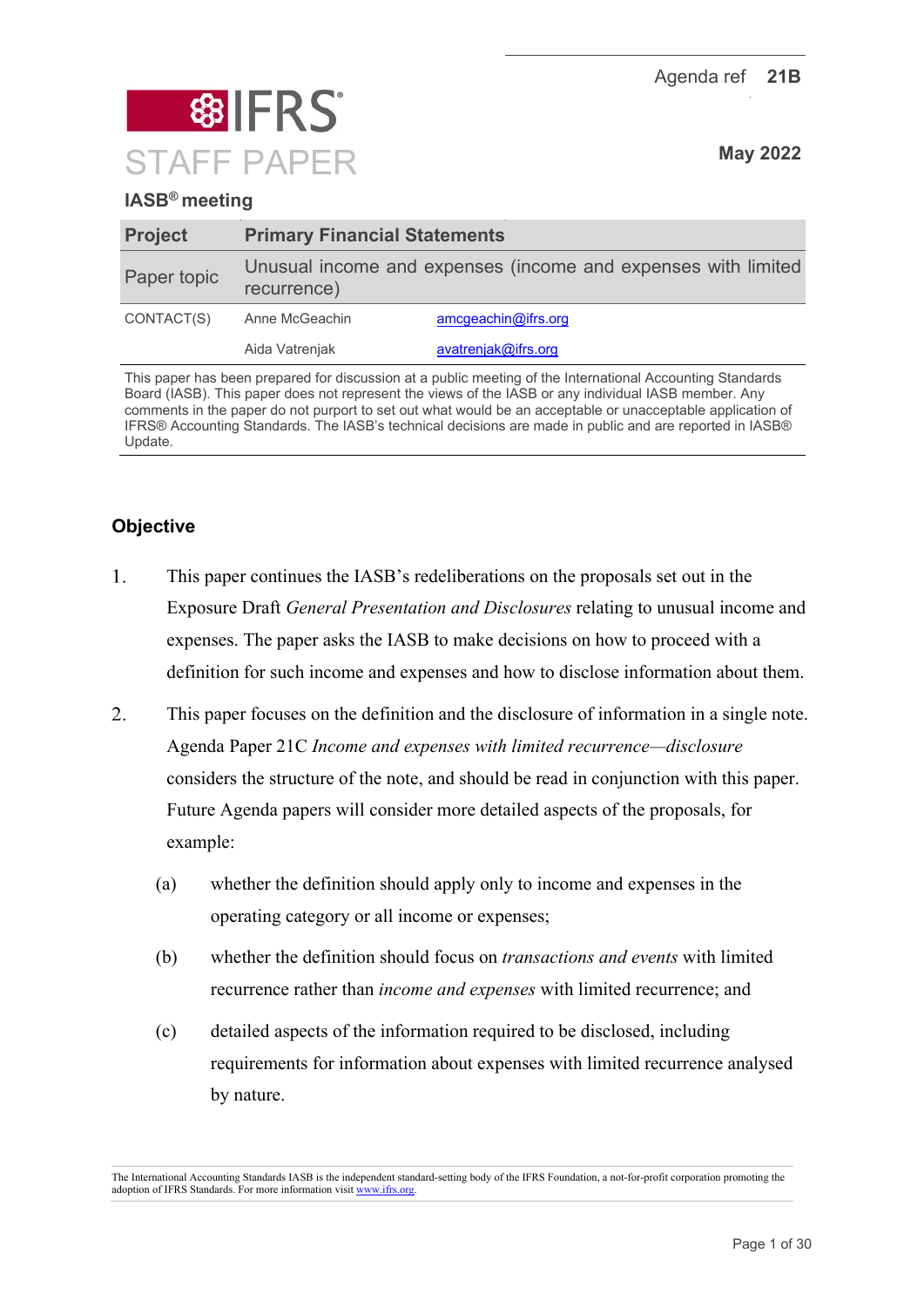### **Summary of staff recommendations**

- $\overline{3}$ . The staff recommend the IASB:
	- (a) develop an approach of:
		- (i) establishing a broad definition for income and expenses to be included in a single note about limited recurrence; and
		- (ii) requiring the note that provides information about income and expenses that meet the definition to be divided so income and expenses with different recurrence characteristics can be identified easily (recommendations on how to divide the note are given in Agenda Paper 21C);
	- (b) establish the broad definition by:
		- (i) continuing to include in the definition income and expenses that have occurred in the past, as proposed in the Exposure Draft;
		- (ii) as a consequence of (i), relabelling income and expenses meeting the definition as 'income and expenses with limited recurrence' rather than 'unusual income and expenses'; and
		- (iii) amending the definition proposed in the Exposure Draft to include income and expenses that are expected to arise for a few annual periods (but see also the staff recommendation in (c));
	- (c) reduce the subjectivity associated with a broad definition by requiring approved budgets and forecasts to form the basis of the assessments about future income and expenses required by the definition. The assessments are of:
		- (i) whether similar income and expenses are expected to arise for only a few annual periods; and
		- (ii) whether they are not expected to arise thereafter for several future annual periods.

As a consequence, the definition would refer only to 'the period of approved budgets and forecasts' and not to 'a few annual periods' and 'several future annual periods'.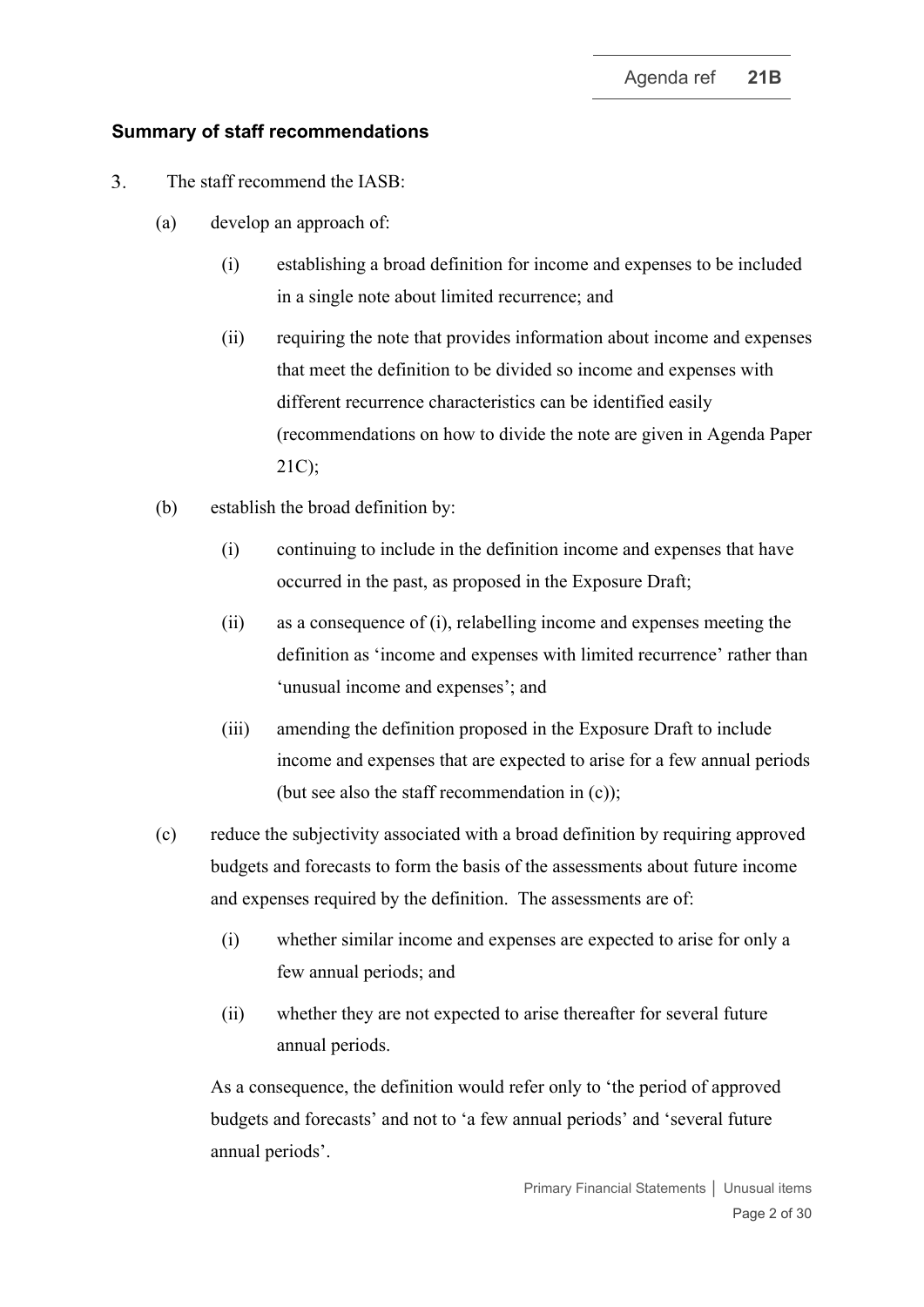(d) adds application guidance on how the definition should apply when expectations about future income and expenses are subject to high levels of uncertainty. The application guidance would state that an item of income or expense would fall within the definition of income and expenses with limited recurrence if an entity cannot conclude whether, within the period of approved budgets and forecasts, it is reasonable to expect that similar income or expenses will (a) continue or (b) will cease and then not recur.

# **Structure of the paper**

- $\overline{4}$ . This paper is structured as follows:
	- (a) background;
		- (i) proposals in the Exposure Draft (paragraphs [6](#page-3-0)−[9\)](#page-4-0);
		- (ii) feedback on the proposals in the Exposure Draft (paragraphs [10](#page-4-1)−[12\)](#page-4-2); and
		- (iii) IASB discussion at its December 2021 meeting (paragraphs [13](#page-5-0)−[15\)](#page-5-1).
	- (b) identification of priority questions on the definition to be addressed first (paragraphs [16](#page-6-0)−[23\)](#page-8-0);
	- (c) feedback from outreach with users of financial statements on a broad or narrow definition and the priority questions (paragraphs [24](#page-8-1)−[27\)](#page-9-0); and
	- (d) staff analysis and recommendations (paragraphs [28](#page-9-1)−[49\)](#page-16-0).
- $5<sub>1</sub>$ This paper includes three appendices:
	- (a) Appendix A—extracts from the application guidance and the Basis for Conclusions of the Exposure Draft;
	- (b) Appendix B—extract from [Agenda Paper 21A](https://www.ifrs.org/content/dam/ifrs/meetings/2021/december/iasb/ap21a-unusual-income-and-expenses.pdf) of the December 2021 IASB meeting setting out the feedback on the proposals in the Exposure Draft; and
	- (c) Appendix C—detailed feedback from outreach with users of financial statements.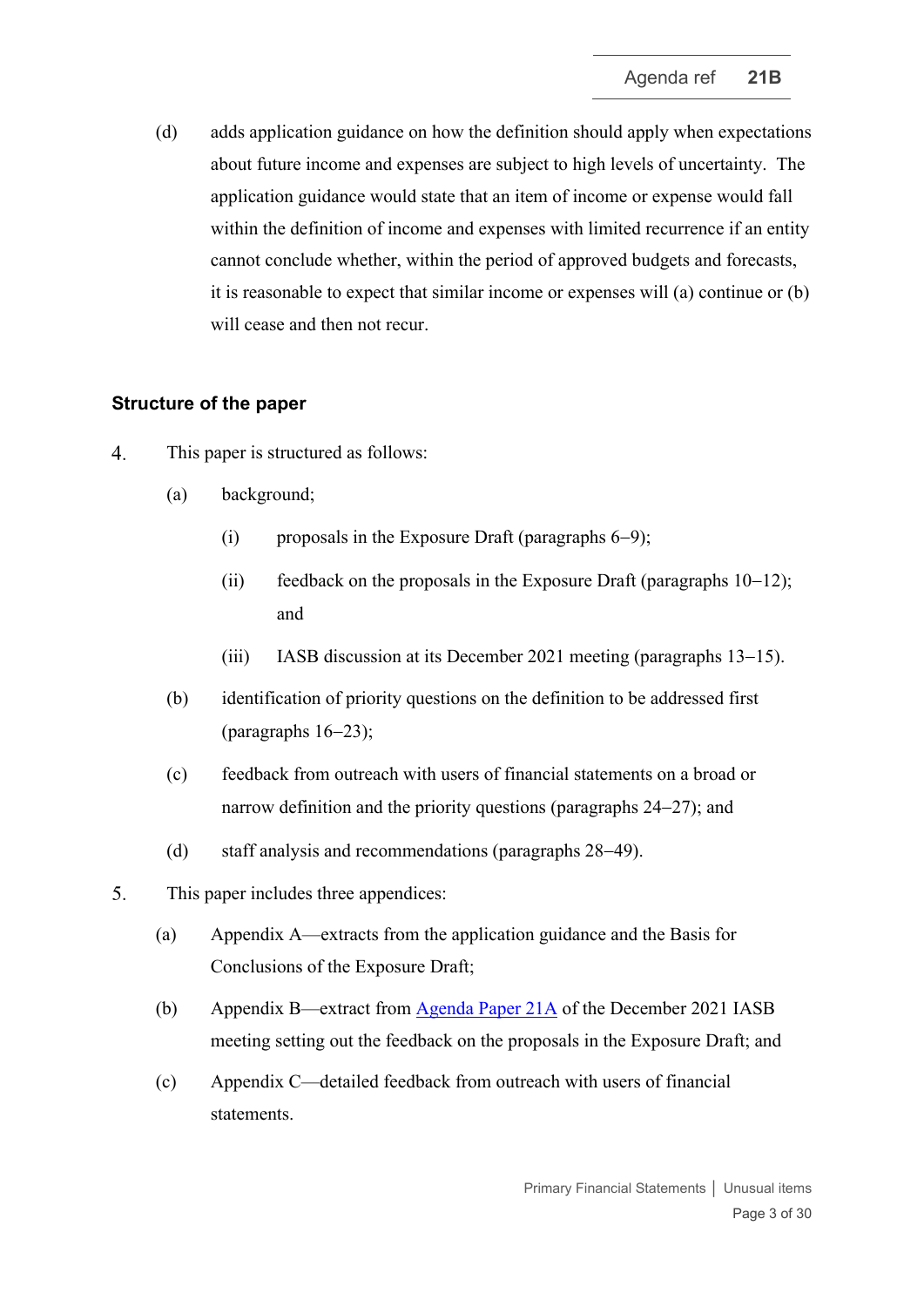## **Background**

### *Proposals on unusual items in the Exposure Draft*

- <span id="page-3-0"></span>6. The IASB proposed:
	- (a) a definition of 'unusual income and expenses' (paragraph 100 of the Exposure Draft):

Unusual income and expenses are income and expenses with limited predictive value. Income and expenses have limited predictive value when it is reasonable to expect that income or expenses that are similar in type and amount will not arise for several future annual reporting periods.

- (b) a requirement to disclose in a single note (paragraph 101 of the Exposure Draft):
	- (i) the amount of each item of unusual income or expense recognised in the reporting period;
	- (ii) a narrative description of the transactions or other events that gave rise to that item and why income or expenses that are similar in type and amount are not expected to arise for several future annual reporting periods;
	- (iii) the line item(s) in the statement(s) of financial performance in which each item of unusual income or expense is included; and
	- (iv) an analysis of the included expenses using the nature of expense method, when an entity presents an analysis of expenses in the statement of profit or loss using the function of expense method.
- (c) application guidance to help an entity to identify its unusual income and expenses (paragraphs B67–B75 of the Exposure Draft, reproduced in Appendix A).
- $7.$ Paragraph BC124 of the Basis for Conclusions explains that the objective of the requirements is to provide information about the persistence of income and expenses, specifically to enable users of financial statements to:
	- (a) identify income and expenses which may not persist; and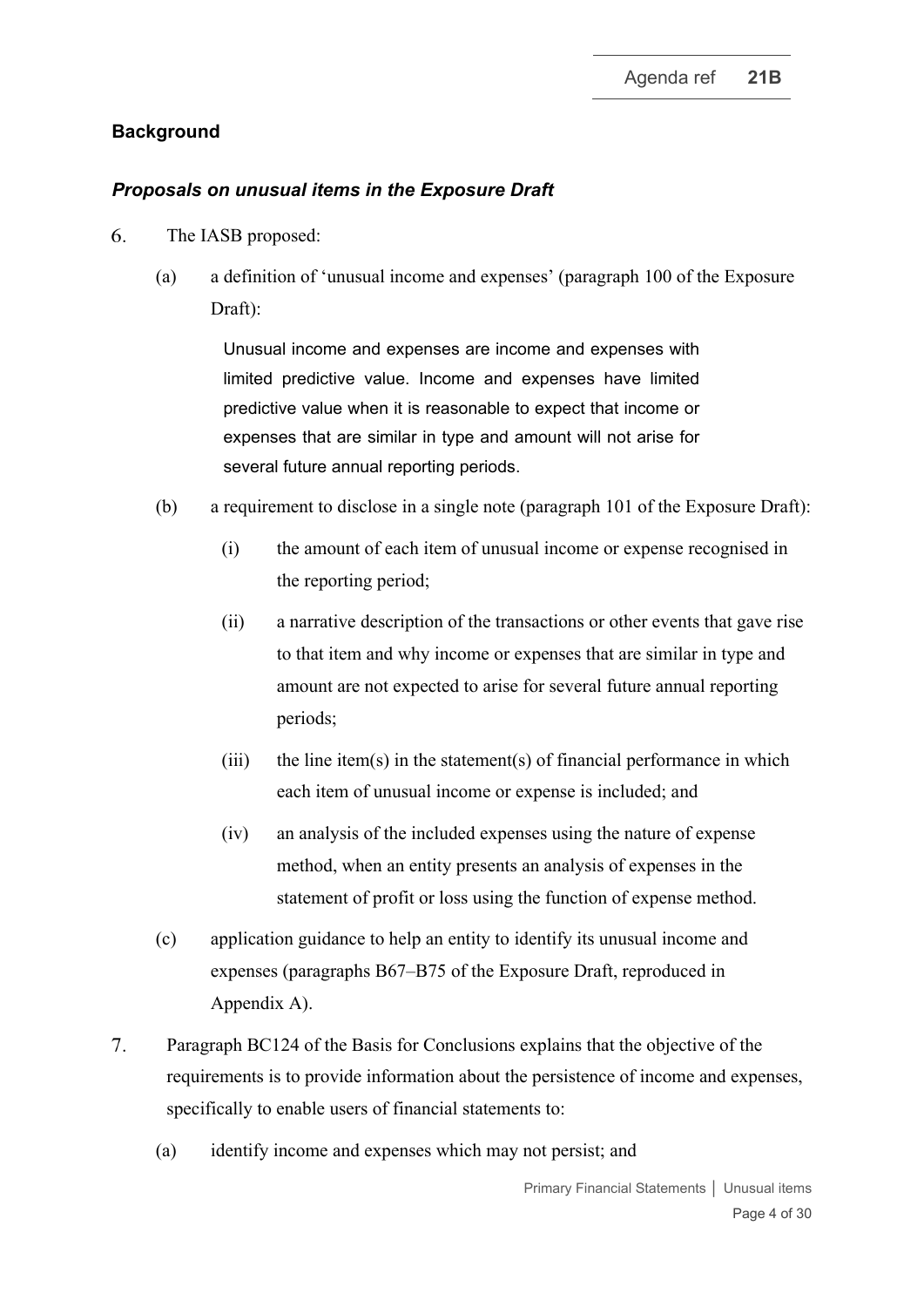- (b) to analyse those income and expenses separately when predicting an entity's future cash flows.
- 8. Paragraph BC129 of the Basis for Conclusions goes on to explain that defining unusual items as income and expenses with limited predictive value would:
	- (a) address the need of users of financial statements for information about income and expenses that are likely to persist and so have limited predictive value; and
	- (b) help preparers of financial statements identify unusual income and expenses by providing them with a concept that underpins the identification of unusual income and expenses.
- <span id="page-4-0"></span> $9<sub>1</sub>$ Paragraphs BC130–BC136 of the Basis for Conclusions explain specific aspects of the definition and are reproduced in Appendix A.

### *Feedback on the proposals in the Exposure Draft*

- <span id="page-4-1"></span> $10.$ As described in [Agenda Paper 21G](https://www.ifrs.org/content/dam/ifrs/meetings/2020/december/iasb/ap21g-pfs.pdf) of the December 2020 IASB meeting (feedback section reproduced in Appendix B), there was strong support for the IASB to define unusual income and expenses. Feedback was that doing so would provide consistent input for analysis by users of financial statements and would reduce opportunistic classification of items as unusual.
- $11.$ However, although most respondents agreed the IASB should define unusual items, most did not agree with the proposed definition, either because of:
	- (a) concerns over the scope of the items captured in the proposed definition, often indicating an underlying concern over the IASB's proposed objective for the requirements; or
	- (b) concerns over the subjectivity inherent in the proposed definition.
- <span id="page-4-2"></span>Although most respondents did not agree with the proposed definition, there was no  $12.$ clear consensus on an alternative definition.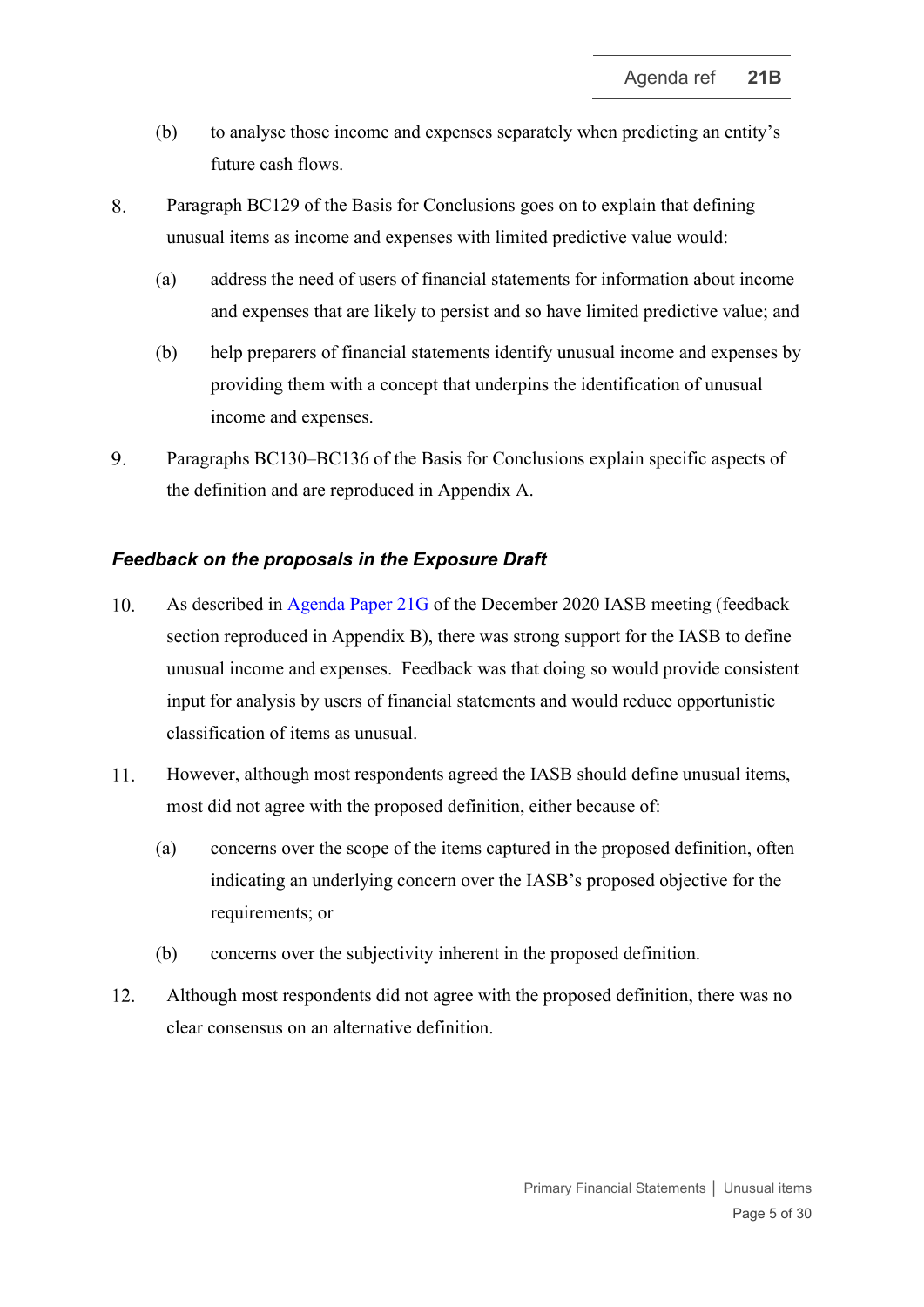## *IASB discussion at its December 2021 meeting*

- <span id="page-5-0"></span>13. At the December 2021 meeting, the IASB considered whether to explore how to proceed with a definition of unusual income and expenses. It acknowledged the strong support for such a definition but also the difficulty and extent of questions about the definition that would need to be resolved.
- $14.$ The IASB tentatively decided:
	- (a) to explore how to proceed with a definition of 'unusual income and expenses'.
	- (b) to remove the reference to 'limited predictive value' from the definition of 'unusual income and expenses', and clarify in the IFRS Accounting Standard that it is a necessary characteristic of unusual income and expenses, not the sole characteristic.
	- (c) to develop application guidance accompanying the definition of 'unusual income and expenses':
		- (i) to clarify that the definition means that 'unusual income and expenses' can be dissimilar *in type or amount* from income and expenses expected in the future;
		- (ii) to help an entity to assess whether similar income or expenses will arise in the future, based on guidance on the assessment of future transactions and other events in other IFRS Accounting Standards; and
		- (iii) to explain that in considering whether income or expenses are similar to expected future income or expenses, an entity would consider characteristics of the income and expenses, including the underlying event or transaction that gives rise to income or expenses.
- <span id="page-5-2"></span><span id="page-5-1"></span>15. IASB members also asked the staff:
	- (a) to consider whether the objective of the definition should be:
		- (i) to capture in a single note as much information as possible about income and expenses that are not expected to arise in the future (a broad definition); or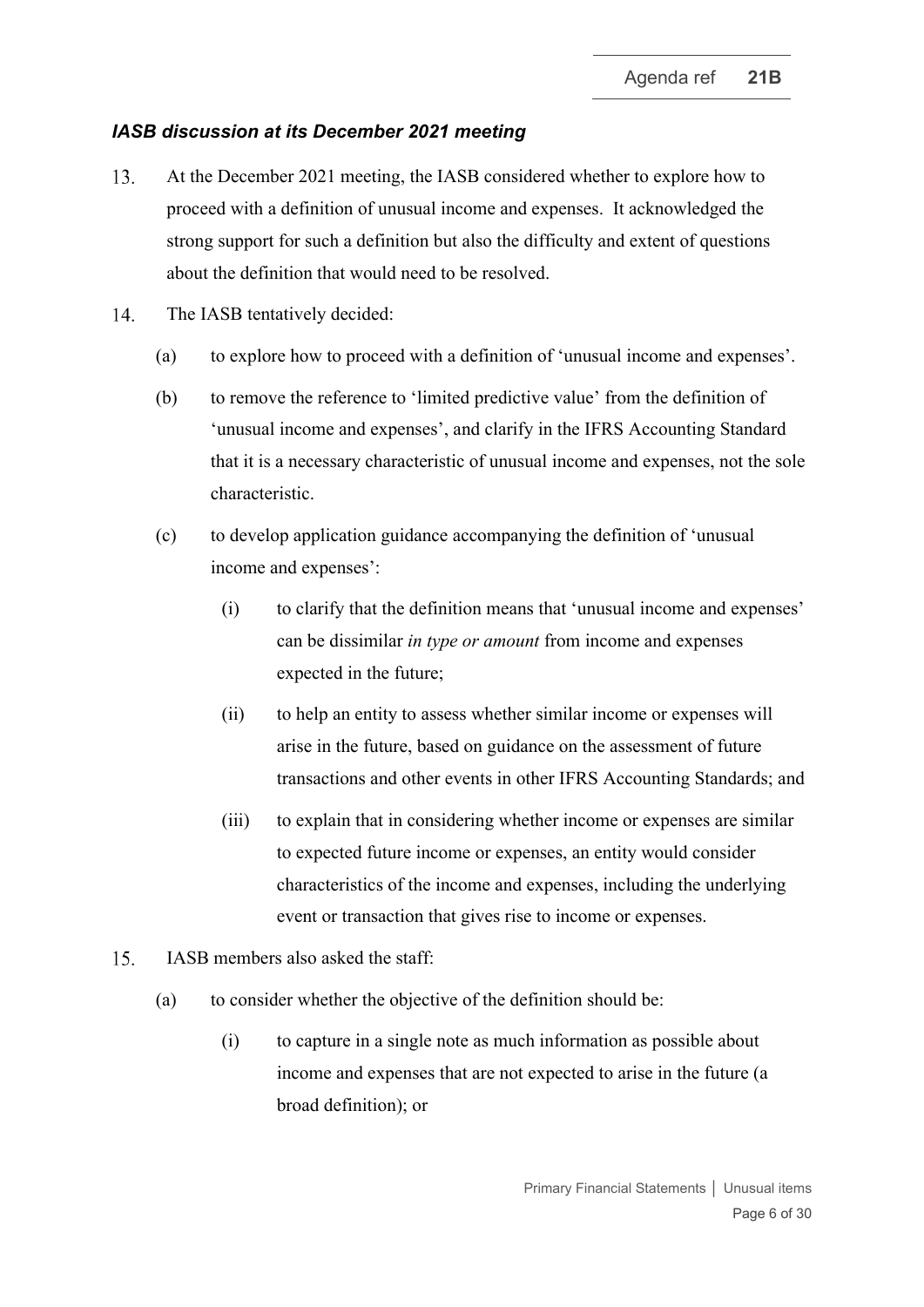- (ii) to prevent income and expenses that may arise in the future being inappropriately described as 'unusual' (a narrow definition).
- (b) to identify the most important questions that must be resolved in order to proceed with a definition and address them first (priority questions), before spending time considering other more detailed questions.

### **Identification of priority questions**

- <span id="page-6-0"></span>Following the December 2021 IASB meeting, the staff considered which questions 16. were essential to proceeding with a definition. The staff identified two such questions:
	- (a) whether the definition should include income and expenses that are expected to arise over a few annual periods (see paragraphs [17–](#page-6-1)[18\)](#page-7-0); and
	- (b) whether the definition should exclude income and expenses that have arisen in the past (see paragraphs [19](#page-7-1)[–23\)](#page-8-0).

# *Should the definition include income and expenses that are expected to arise over a few annual periods?*

- <span id="page-6-1"></span>The first priority question is whether the definition should include income and 17. expenses that are expected to arise over a few annual periods. The proposal in the Exposure Draft excluded any income or expenses that was expected to arise in the future ('for several future annual reporting periods'). Some respondents to the Exposure Draft said that the definition should include income or expenses that might arise in a few annual periods, but then not recur. Views ranged between those that:
	- (a) noted that it was simply chance whether income or expenses straddle an annual reporting date and hence wanted the definition to be amended to allow for that; and
	- (b) wanted to include in the definition items that are expected to continue for a few annual reporting periods and then cease, for example some restructuring costs.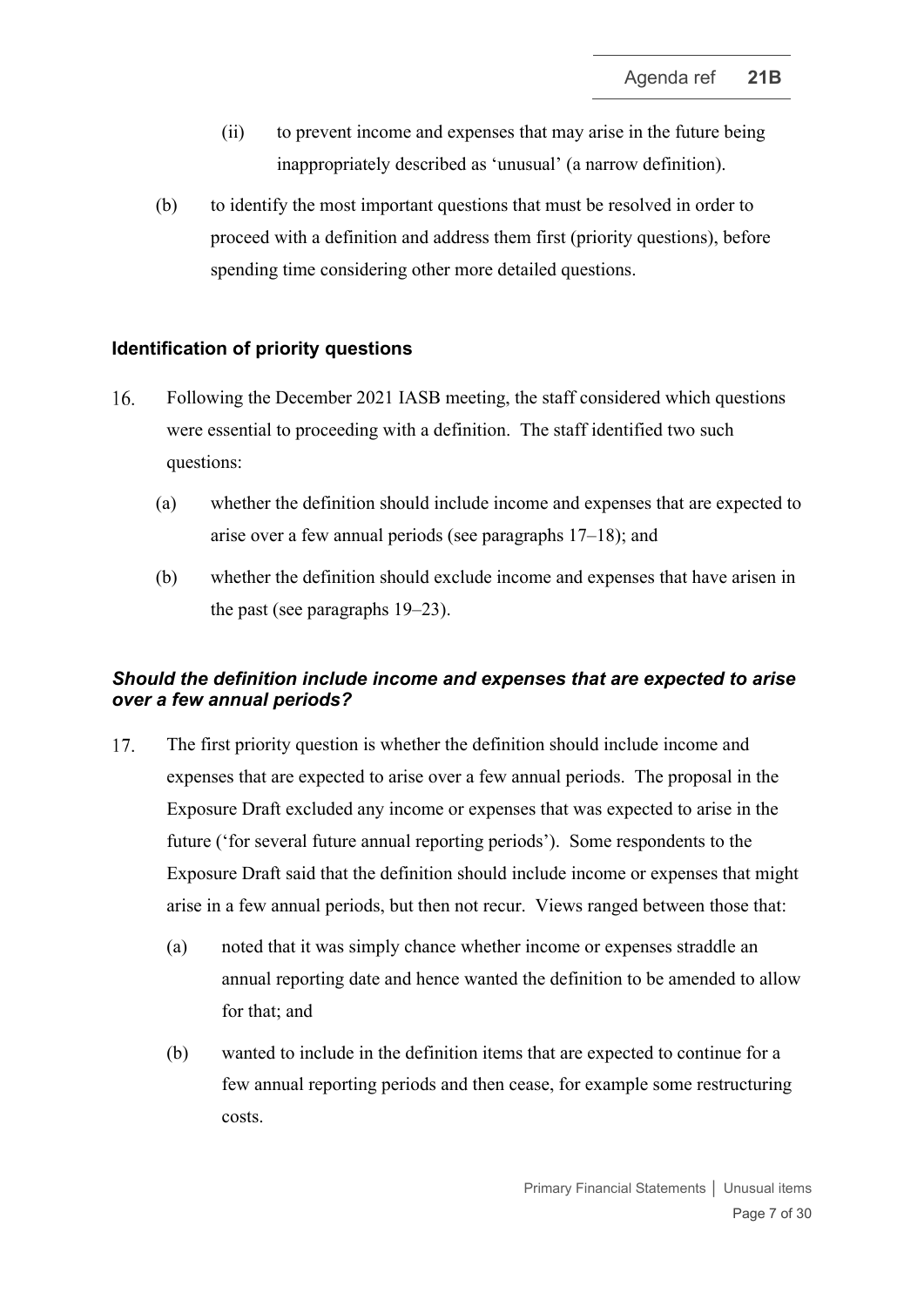<span id="page-7-0"></span>18. The staff acknowledged in [Agenda Paper 21A](https://www.ifrs.org/content/dam/ifrs/meetings/2021/december/iasb/ap21a-unusual-income-and-expenses.pdf) of the December 2021 IASB meeting that it seems arbitrary to exclude items simply because they straddle an annual reporting period. However, including income and expenses that are expected to arise for a few annual reporting periods raises the question of what we mean by 'a few annual reporting periods'. Do we mean just two, to avoid the issue of straddling across one annual reporting date, or up to say five, to include ongoing but typically not permanent items such as restructuring? Would we give guidance on this in the IFRS Accounting Standard, or just specify a number of annual reporting periods?

# *Should the definition exclude income and expenses that have arisen in the past?*

- <span id="page-7-1"></span>19. The second priority question on the definition is whether it should exclude income or expenses that have arisen in the past. The proposed definition in the Exposure Draft would have required an entity only to consider whether the income or expense was expected to arise in the future. If an item of income or expenses had regularly arisen in the past but was not expected to arise in the future, it would meet the definition in the Exposure Draft.
- 20. That definition follows from the objective stated in the Basis for Conclusions (paragraph BC124) of enabling users of financial statements to:
	- (a) identify income and expenses which may not persist; and
	- (b) to analyse those income and expenses separately when predicting an entity's future cash flows.
- <span id="page-7-3"></span>21. Identifying income and expenses which may not persist requires a comparison with income and expenses that are expected in the future. Whether similar income or expenses have arisen in the past may provide information that helps an assessment of whether the income or expenses are expected to arise in the future. However, if income or expenses are *not* expected to arise in the future, information about them meets the objective stated in the Basis for Conclusions, even if they arose frequently in the past.
- <span id="page-7-2"></span>22. Some respondents to the Exposure Draft explicitly supported this aspect of the definition and agreed with the objective set out in the Exposure Draft. However,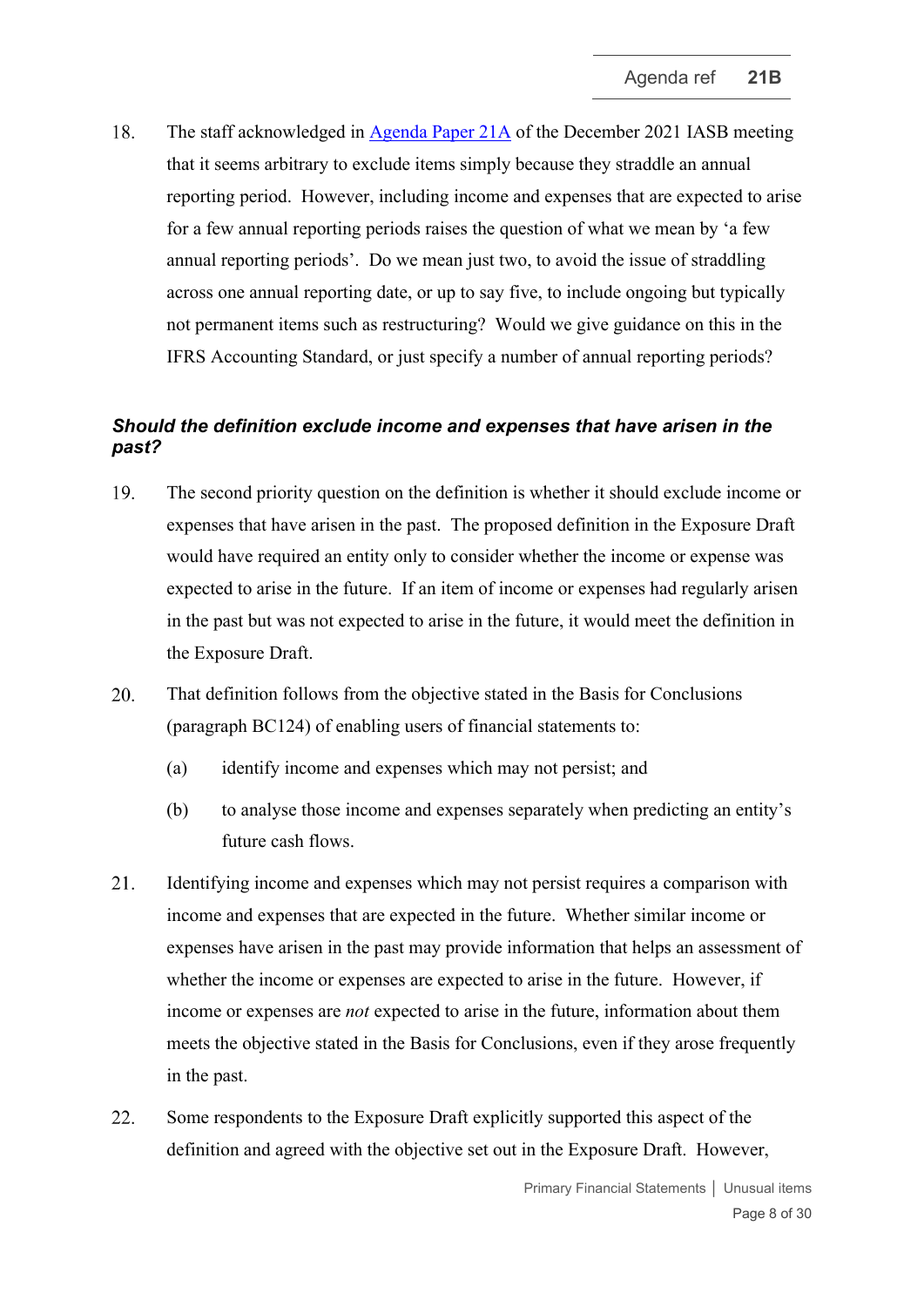some respondents wanted a definition that would capture only items that had not arisen in the past and were not expected to arise in the future. They gave two reasons:

- <span id="page-8-2"></span>(a) some want to capture only 'unusual' aspects of 'ongoing activities', not the cessation of previous ongoing activities, which they do not regard as 'unusual'; and
- <span id="page-8-3"></span>(b) some said a requirement to compare with the past as well as the future substantially reduces the subjectivity in the definition.
- <span id="page-8-0"></span>23. In [Agenda Paper 21A](https://www.ifrs.org/content/dam/ifrs/meetings/2021/december/iasb/ap21a-unusual-income-and-expenses.pdf) of the December 2021 IASB meeting, the staff noted that amending the definition in the Exposure Draft to exclude items that have arisen in the past would depart from the objective set by the IASB, which was explicitly supported by some respondents. However, amending the definition so it captures only items that have not arisen in the past and are not expected to arise in the future might be a pragmatic way of reducing concerns about the subjectivity inherent in the definition.

# **Feedback from limited outreach with users on the objective of the definition and priority questions**

- <span id="page-8-1"></span>24. Following the December 2021 IASB meeting, the staff conducted outreach with the Capital Markets Advisory Committee (CMAC) and a few other users. The staff asked users for their views on:
	- (a) whether more useful information would be provided by a broad or a narrow definition (see paragraph [15\(a\)\)](#page-5-2); and
	- (b) the two priority questions on the definition the staff identified as being essential to resolve (see paragraphs [16](#page-6-0)[–23\)](#page-8-0).
- 25. The staff consulted with users of financial statements only at this time because we were seeking feedback about what information would be useful. We will consider doing limited outreach on the application of any approach once the IASB reaches a tentative decision.
- 26. The users we consulted gave varying feedback, which is set out in detail in Appendix C. In summary: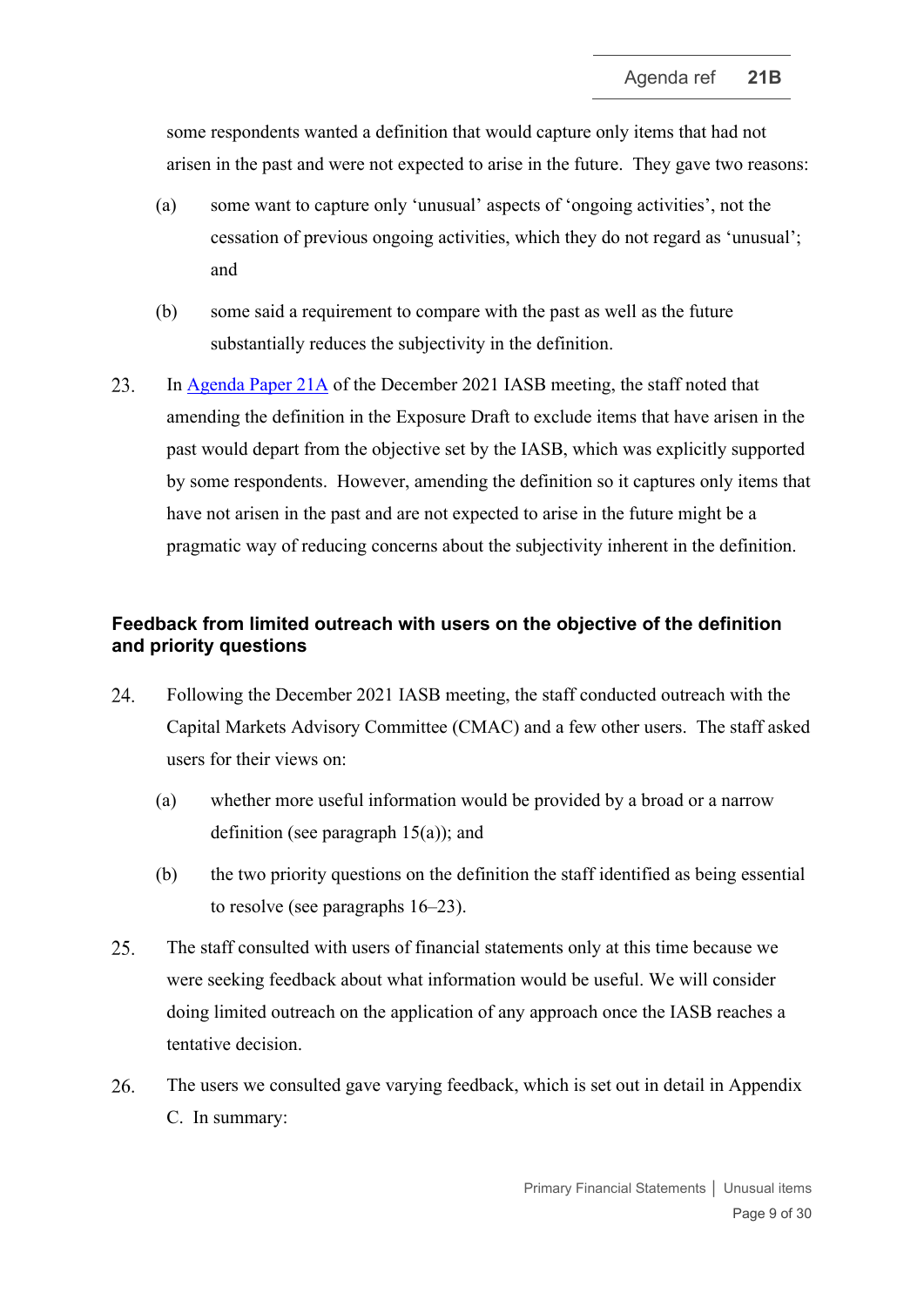- (a) some users indicated information about a wide range of non-recurring income and expenses would be useful. They would use the explanation of why the income or expense was not expected to arise in the future to identify how to treat the item of income or expense in their analysis.
- (b) a few users indicated they would prefer a narrow definition because they wanted discipline over what income and expenses were described as unusual.
- <span id="page-9-3"></span><span id="page-9-0"></span>27. On the priority questions, the discussion of an example (reproduced in paragraph C13) indicated a clear consensus that the definition should include income and expenses that are expected to arise for a few annual periods (including income and expenses that arise for a longer period than those that just straddle an annual reporting date). There was also support from some for a definition including income and expenses that have arisen in the past (that is, not requiring an entity to exclude income and expenses that have arisen in the past). Further, those who wanted a narrow definition did not focus on excluding income or expenses that had occurred in the past but rather on whether the income or expenses would recur frequently in the future.

### **Staff analysis**

- <span id="page-9-1"></span>28. This section of the paper is structured as follows:
	- (a) a potential way forward on whether the definition should be broad or narrow and the priority questions (paragraphs [29–](#page-9-2)[43\)](#page-14-0); and
	- (b) situations of high levels of uncertainty about expected future income and expenses (paragraphs [44–](#page-15-0)[49\)](#page-16-0).

# *Potential way forward on whether the definition should be broad or narrow and related key questions*

<span id="page-9-2"></span>29. It is clear from the discussions with CMAC and other users of financial statements that various users want different information about non-recurring income and expenses. The staff recommend a way forward that will provide useful information to the widest range of users. The staff think this can be done by: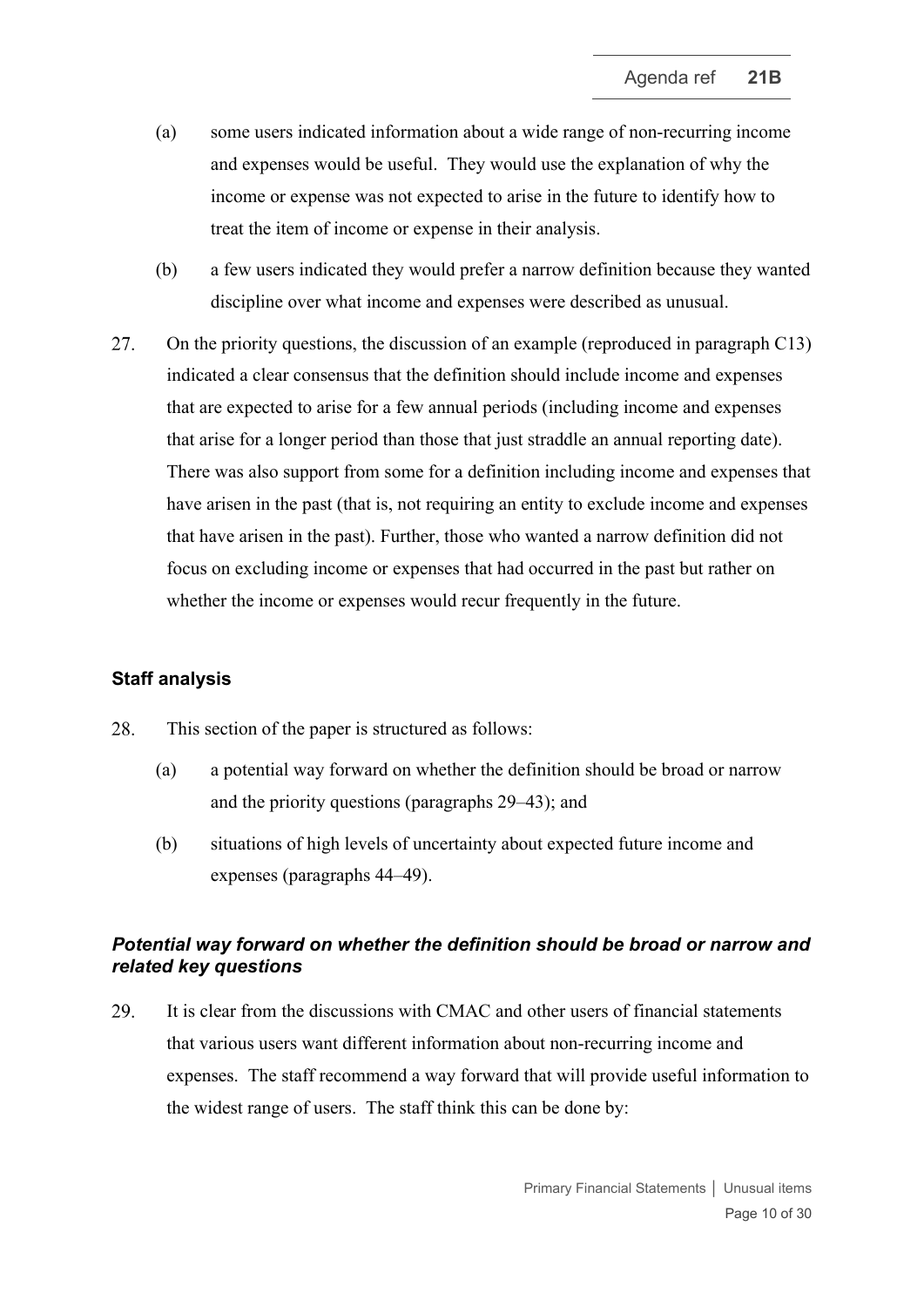- (a) establishing a broad definition for income and expenses with limited recurrence—to respond to the feedback from users of financial statements who wanted information about limited recurrence of a broad range of items; and
- (b) requiring the note that provides information about such income and expenses to be divided into sections so that income and expenses with different recurrence characteristics can be identified easily—to respond to feedback from users who were interested in only a narrow group of items. Such users would be able to easily identify the groups of items they were interested in.
- 30. Paragraphs [32–](#page-10-0)[43](#page-14-0) of this paper discuss what income and expenses a broad definition would include, by considering the two priority questions:
	- (a) whether the definition should include income and expenses that are expected to arise over a few annual periods; and
	- (b) whether the definition should exclude income and expenses that have arisen in the past.
- $31.$ Agenda Paper 21C discusses how to divide the note that provides information about items that meet the broad definition.

# **Question for the IASB**

Q1 Does the IASB agree in principle with the approach of establishing a broad definition and requiring the note that provides information about income and expenses that meet the definition to be divided so income and expenses with different recurrence characteristics can be identified easily?

# *Establishing a broad definition—income and expenses that have arisen in the past*

<span id="page-10-0"></span> $32.$ The Exposure Draft proposed a broad definition in that it did not exclude income and expenses that have arisen in the past. Feedback from the comment letters (see paragraph [22\)](#page-7-2) and from the recent outreach with users of financial statements (see paragraph [27\)](#page-9-0) indicates that useful information results from including income and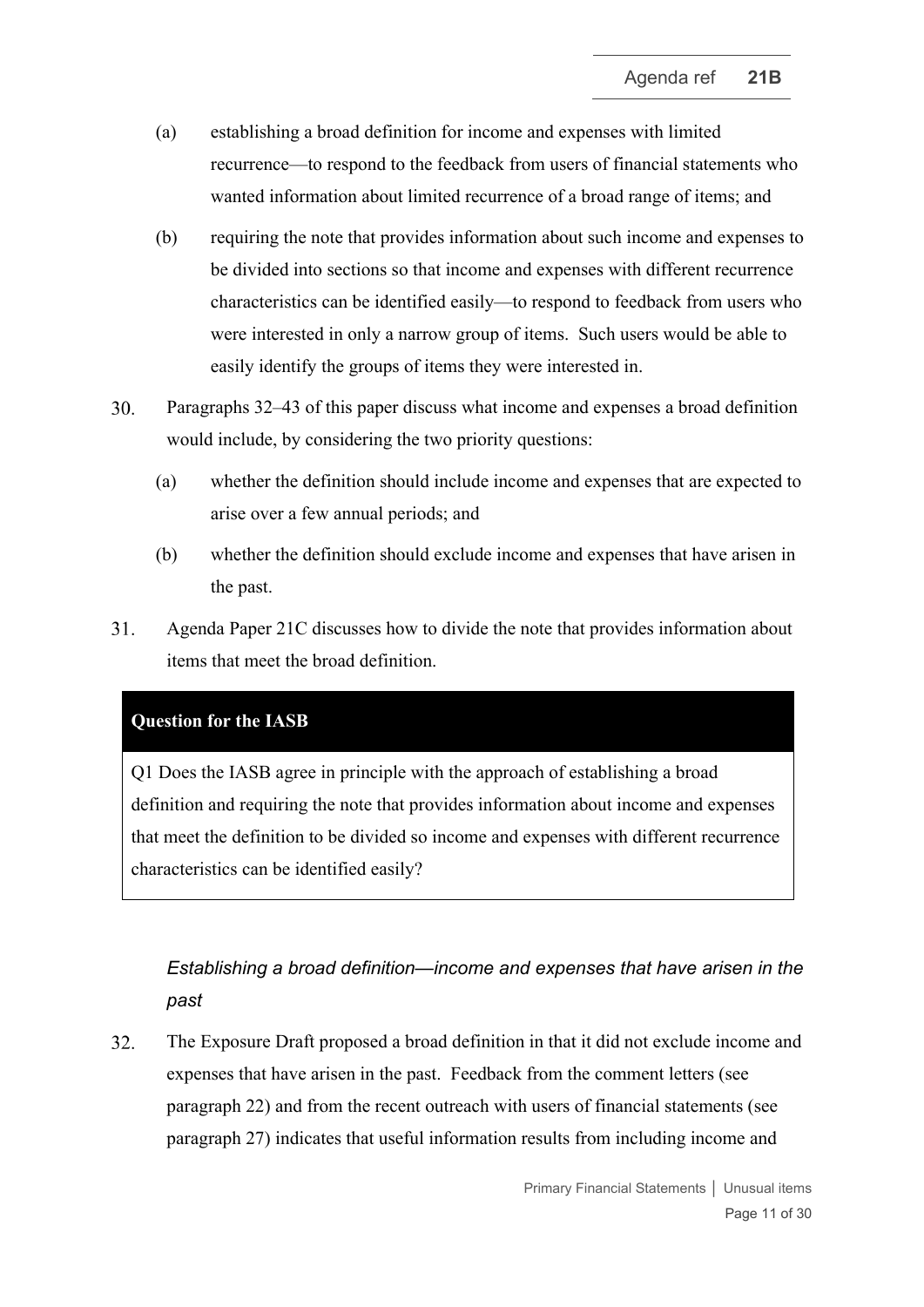expenses that have arisen in the past. Such information allows users to make the necessary adjustments for their assessments of future performance.

- <span id="page-11-0"></span>33. The concerns about including income and expenses that have arisen in the past in the definition are set out in paragraphs [22\(a\)](#page-8-2) and [22\(b\).](#page-8-3) The staff think they can be addressed:
	- (a) for those who wanted to capture only 'unusual' aspects of 'ongoing activities', not the cessation of previous ongoing activities, which they do not regard as 'unusual' (paragraph [22\(a\)\)](#page-8-2):
		- (i) by requiring the note providing information about such income and expenses to be divided into sections about income and expenses that have arisen in the past and income and expenses that have not (see Agenda Paper 21C)—so users can easily identify the information they are interested in; and
		- (ii) relabelling the income and expenses captured by the definition as 'income and expenses with limited recurrence' rather than 'unusual income or expenses'—to avoid any perceived conflict between the label for the income and expenses and the fact some of them may have occurred in the past.
	- (b) for those who said a requirement to compare with the past as well as the future would substantially reduce the subjectivity in the definition (paragraph [22\(b\)\)](#page-8-3) by amending the definition to reduce the subjectivity in other ways (see paragraphs 35[–41\)](#page-13-0).

# <span id="page-11-1"></span>*Establishing a broad definition—income and expenses that are expected to arise for a few annual periods*

<span id="page-11-2"></span>34. The definition could be broadened further by an amendment to the proposed definition to include income and expenses that are expected to arise for a few annual periods. As noted in paragraph [27,](#page-9-3) there was a clear consensus from members of CMAC and other users that the definition should capture income and expenses that arise over a few annual periods (including income and expenses that arise over a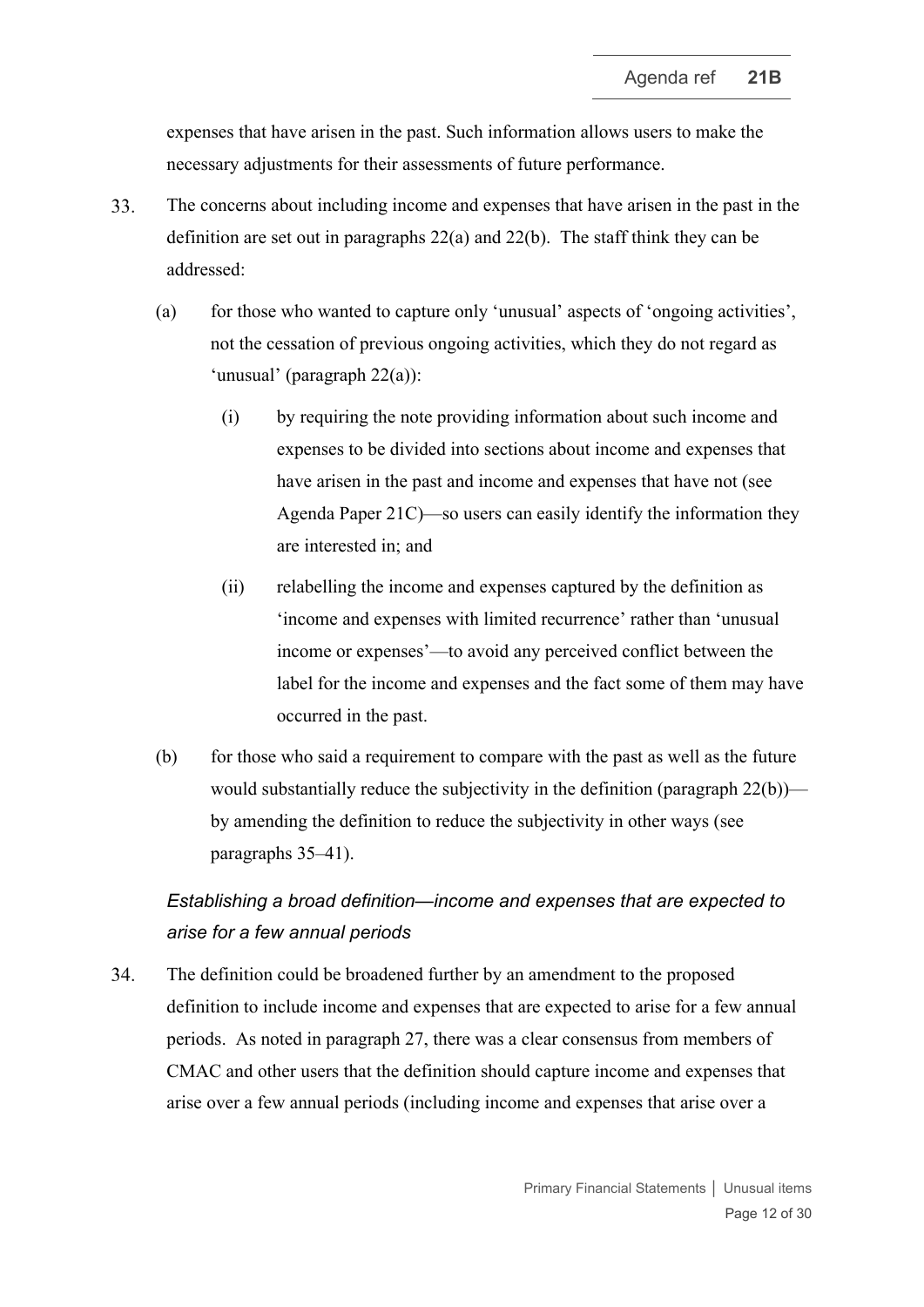longer period than those that just straddle an annual reporting date). Excluding such items would result in the loss of useful information about their limited recurrence.

*Establishing a broad definition—reducing subjectivity by referring to approved budgets and forecasts*

- <span id="page-12-2"></span><span id="page-12-1"></span>35. An amendment to the definition to include income and expenses that arise over a few annual periods would result in an entity having to make two assessments about expected future income and expenses:
	- (a) an assessment of whether similar income and expenses are expected to arise for only a few annual periods (not proposed in the Exposure Draft); and
	- (b) an assessment of whether they are not expected to arise thereafter for several future annual periods (proposed in the Exposure Draft).
- <span id="page-12-0"></span>36. Feedback on the definition proposed in the Exposure Draft raised concerns about the subjectivity over the assessment described in paragraph [35\(b\).](#page-12-0) Adding an extra assessment (that described in paragraph [35\(a\)\)](#page-12-1) would add to the subjectivity, and having different periods for each assessment could be confusing. Accordingly, the staff considered how best to amend the definition to avoid complexity and subjectivity.
- 37. In December 2021, the IASB tentatively decided to respond to the concerns about the subjectivity of the definition in the Exposure Draft by developing application guidance on the assessment of whether similar income and expenses *are expected to arise in the future*, based on requirements relating to assessments about future cash flows on other IFRS Accounting Standards. The staff have built on that tentative decision to:
	- (a) focus on the requirement in IAS 36 *Impairment of Assets* to base cash flow projections to determine value in use on approved budgets and forecasts; and
	- (b) to use the period of approved budgets and forecasts for both the assessments described in paragraph [35.](#page-12-2)
- <span id="page-12-3"></span>38. Requiring the assessments about future income or expenses to be based on approved budgets and forecasts would provide clear requirements on what an entity needs to consider and would help ensure that the assessments would be made using reasonable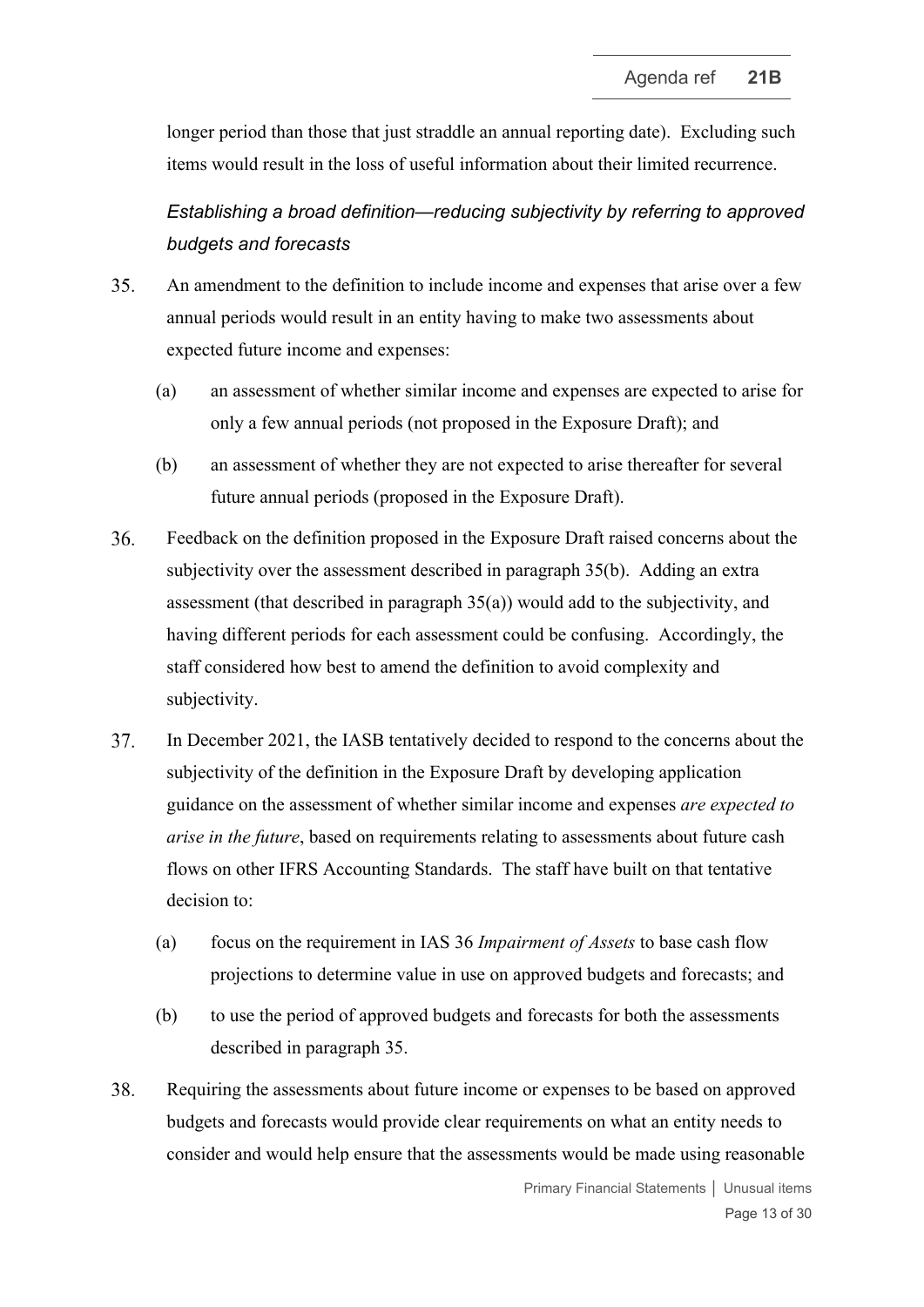and supportable information (ie the information from the budgets and forecasts). (Paragraphs [44–](#page-15-0)[49](#page-16-0) of this paper discuss the situation when the level of uncertainty about the future is so high that information from budgets and forecasts does not exist or does not enable an entity to conclude on an assessment of future income or expenses.)

- 39. Linking both the assessments described in paragraph [35](#page-12-2) with the period of approved budgets and forecasts would reduce the complexity of the definition by focusing on only one period of time—that covered by approved budgets and forecasts.
- 40. For example, the definition could be:

Income and expenses have limited recurrence when it is reasonable to expect that income or expenses that are similar in type and amount will cease, and once ceased will not arise again, before the end of the period of approved budgets and forecasts.

<span id="page-13-0"></span>41. Using a single period for both assessments means that the period 'several annual future periods' will vary depending on how long in the future similar income or expenses are expected to arise. For example, if an entity has a period of approved budgets and forecasts of 5 years and expects a one-off restructuring to give rise to expenses for 1 year in the future, the period for which the entity needs to consider whether future similar restructuring might occur would be 4 years. However, if the entity expects the one-off restructuring to give rise to expenses for 3 years in the future, the period for which the entity needs to consider whether future similar restructuring might occur would be 2 years. Further, the definition would include items of income and expenses expected to cease just before the end of the period of approved budgets and forecasts, with essentially no assessment of whether they will subsequently recur (other than the fact they have been assessed as having ceased).<sup>[1](#page-13-1)</sup> However, the staff think this is an inevitable consequence of linking both the assessments about the future to approved budgets and forecasts—and we think the benefits of doing so in terms of reduced complexity and subjectivity outweigh any disadvantages.

<span id="page-13-1"></span><sup>&</sup>lt;sup>1</sup> The disclosures proposed in Agenda Paper 21C will enable a user to easily identify such items.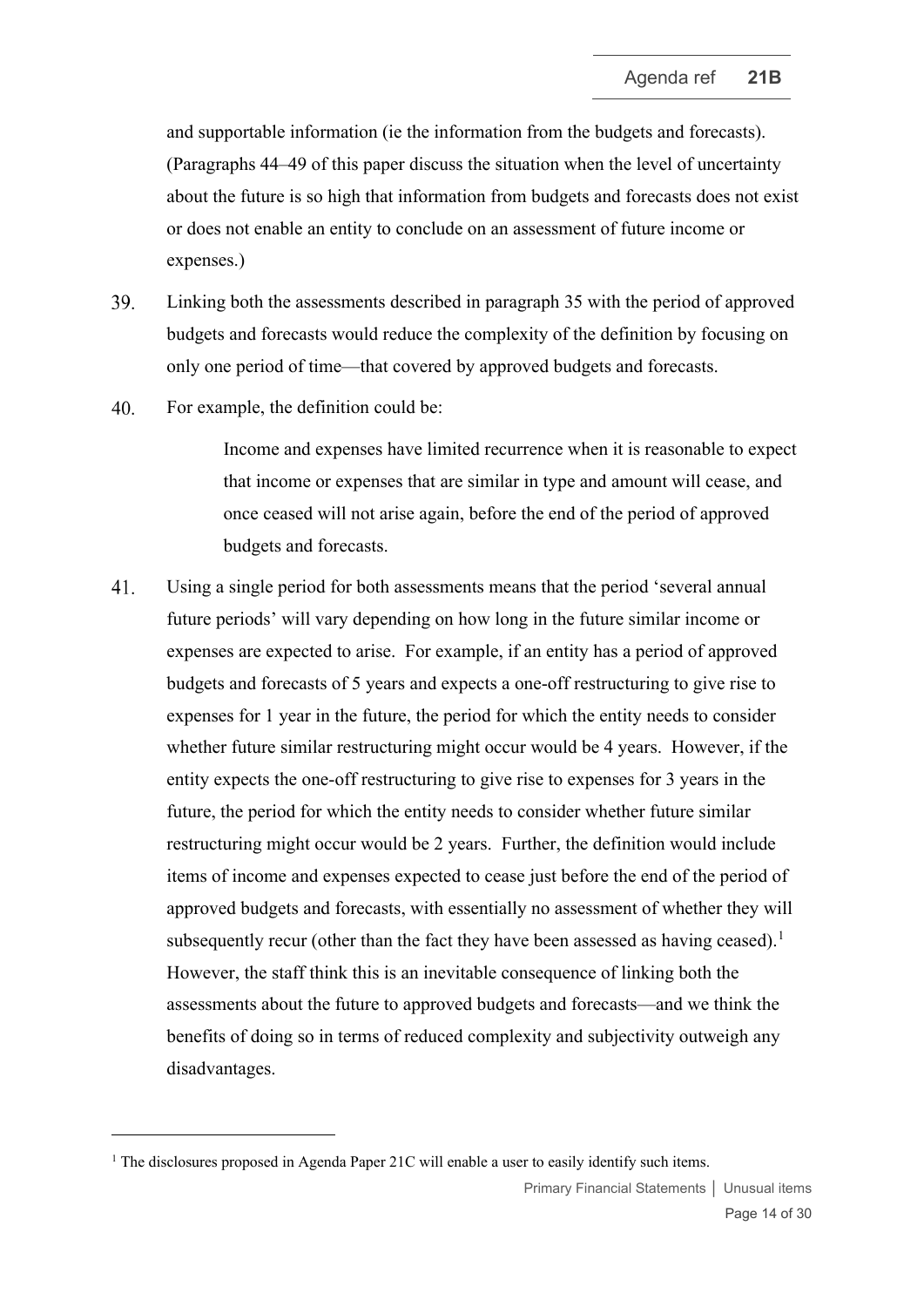- 42. The staff also considered whether to require the assessment of whether similar income or expenses will arise in the future to be based on 'reasonable and supportable information', consistent with some assessments required by IAS 36, IFRS 9 *Financial Instruments* and IFRS 17 *Insurance Contracts*. However, part of the need here is to establish a limited time period for the assessments. The assessments that refer to the use of reasonable and supportable information in IFRS 9 and IFRS 17 relate to cash flows that arise over the entire life of a contract, however long, and those in IAS 36 to cash flows over the remaining use of the asset or cash-generating unit. In contrast, the assessments relating to the identification of income and expenses with limited recurrence are intended to focus on limited periods. Paragraph BC132 of the Basis for Conclusions explains that the IASB did not intend to require an entity to consider all possible future reporting periods because doing so would be impractical and would result in relatively few cases of income or expenses being identified as unusual with a resulting loss of useful information.
- <span id="page-14-0"></span>43. Accordingly, the staff think the assessment of whether similar income or expenses will arise in the future will be based on reasonable and supportable information because it will be based on approved budgets and forecasts. But the staff do not think 'reasonable and supportable information' is itself the right concept to use for the assessment of whether similar income or expenses will arise in the future because it potentially captures information about periods too far in the future.

### **Questions for the IASB**

Q2 Does the IASB agree the definition should include income and expenses that have arisen in the past, as proposed in the Exposure Draft (paragraphs [32](#page-10-0)[–33\)](#page-11-0)?

Q3 Does the IASB agree that the items captured by the definition should be labelled 'income and expenses with limited recurrence' (paragraph [33\(b\)\)](#page-11-1)?

Q4 Does the IASB agree that the definition proposed in the Exposure Draft should be amended to include income and expenses that are expected to recur for a few annual reporting periods (paragraph [34\)](#page-11-2)?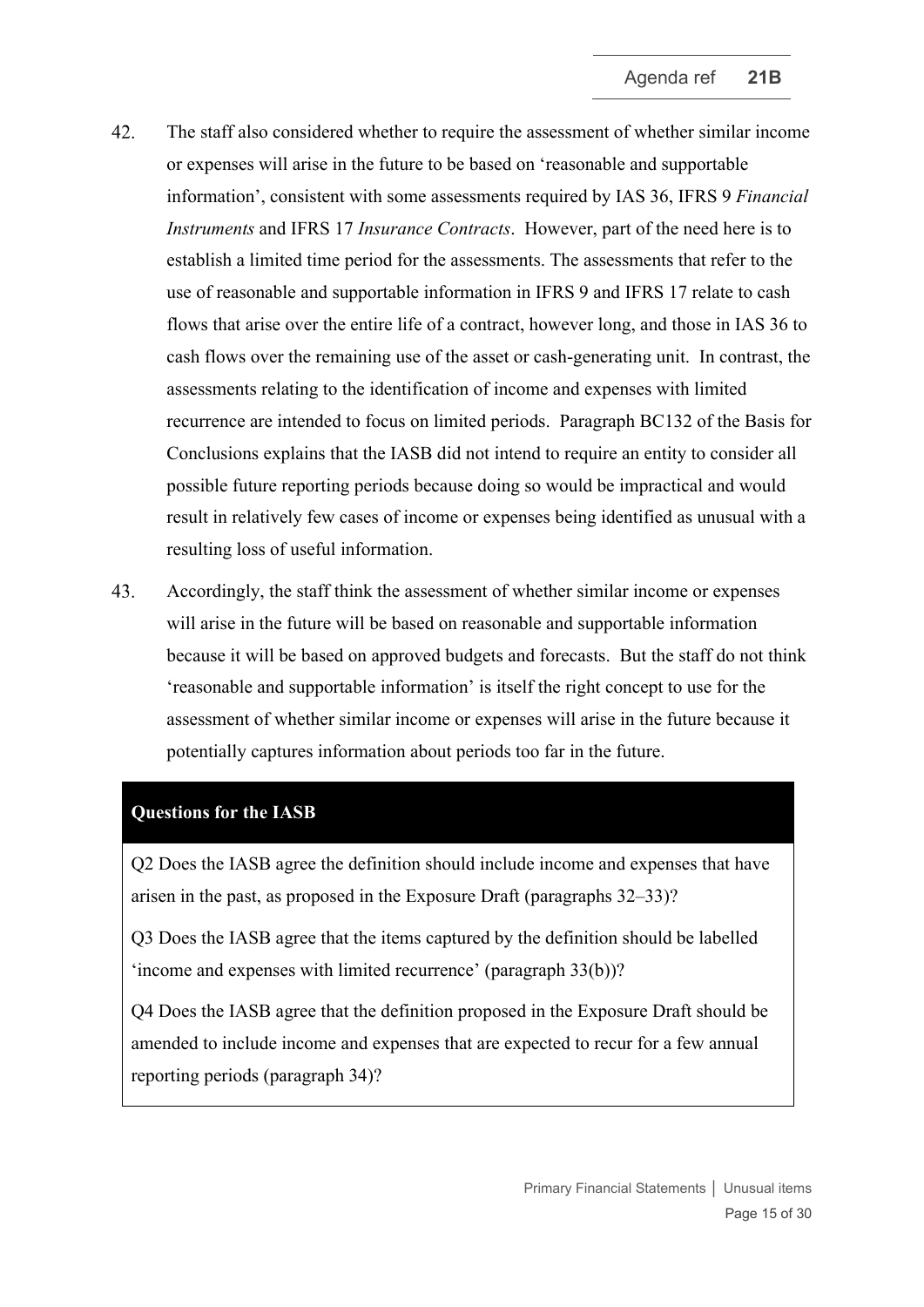Q5 Does the IASB agree with requiring approved budgets and forecasts to form the basis of the assessments about future income and expenses required by the definition? The assessments are:

- (a) the assessment of whether similar income and expenses are expected to arise for only a few annual periods; and
- (b) the assessment of whether they are not expected to arise thereafter for several future annual periods.

As a consequence, the definition would refer to 'the period of approved budgets and forecasts' and not 'a few annual periods' and 'several future annual periods'.

# *High levels of uncertainty about future income and expenses*

- <span id="page-15-0"></span>44. In [Agenda Paper 21A](https://www.ifrs.org/content/dam/ifrs/meetings/2021/december/iasb/ap21a-unusual-income-and-expenses.pdf) of the December 2021 IASB meeting, the staff analysed feedback from a few respondents who said that it is not possible to assess or verify whether it is reasonable to expect similar income and expenses in the future. The staff observed that other IFRS Accounting Standards require an entity to make assessments of future cash flows, and hence of the occurrence of future transactions and other events.
- 45. In December 2021, the IASB tentatively decided to develop application guidance to help an entity to assess whether similar income or expenses will arise in the future, based on guidance on the assessment of future transactions and other events in other IFRS Accounting Standards. In this paper, the staff recommend requiring the assessment to be based on approved budgets and forecasts, consistent with the requirements in IAS 36 for determining value in use (see paragraphs [38](#page-12-3)[-41\)](#page-13-0).
- $46.$ While developing this link with approved budgets and forecasts, the staff considered how the requirements would apply when future income and expenses are subject to very high levels of uncertainty. For example, for entities in some industries, setting budgets and forecasts during Covid may have involved dealing with high levels of uncertainty over future income and expenses.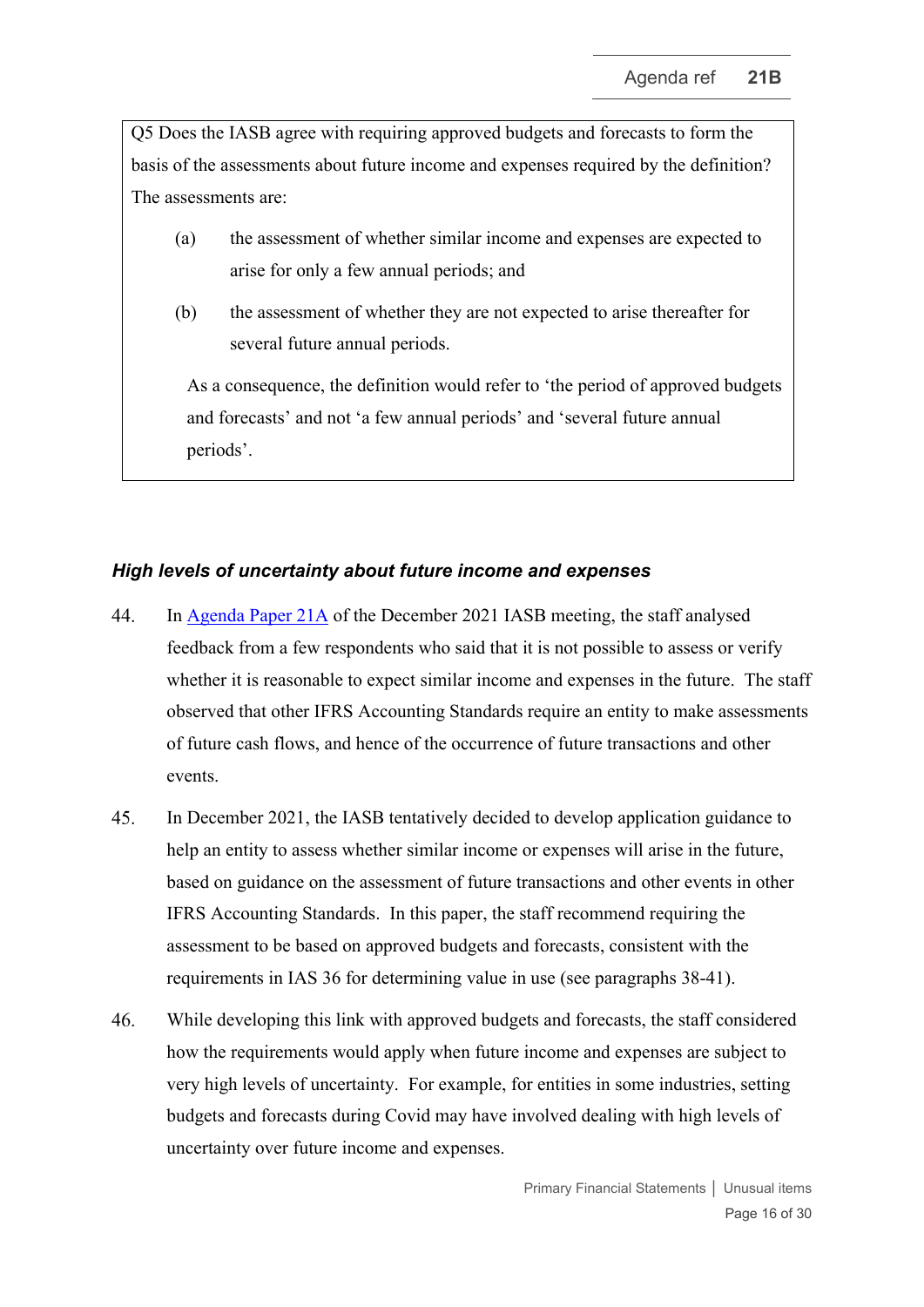- 47. The staff think that in some cases, the level of uncertainty surrounding future income and expenses could be such that an entity is unable to conclude for some items of income and expenses whether, within the period of approved budgets and forecasts, it is reasonable to expect that similar income or expenses will (a) continue or (b) will cease and then not recur. Without application guidance, in such circumstances, it is unclear whether those items of income and expenses should be regarded as within the definition or not.
- 48. The staff think that such items of income and expenses should be treated as income and expenses with limited recurrence. The fact that their recurrence is subject to such uncertainty would be useful information for users of financial statements. Hence, the staff think it would be helpful to add application guidance to the Accounting Standard that in such circumstance, these items of income or expenses would fall within the definition of income and expenses with limited recurrence. Accordingly, entities would be required to disclose the uncertainty surrounding the recurrence of the items of income and expenses. An example of such disclosure is given in Appendix A of Agenda Paper 21C.
- <span id="page-16-0"></span>49. The staff also considered an alternative approach to deal with cases of such high levels of uncertainty that an entity is unable to conclude whether similar income or expenses will arise in the future. That approach would be to require the entity to assess whether the income or expenses had limited recurrence by considering only whether similar income or expenses have arisen in the past. If so, the income or expenses would not be regarded as having limited recurrence. The staff rejected such an approach because the occurrence of similar income or expenses in the past does not mean that users of financial statements would not find information useful about the uncertainty about the recurrence of the income or expenses in the future. It would also be inconsistent with the objective of the note, as discussed in paragraphs [19](#page-7-1)[–21](#page-7-3) of this paper.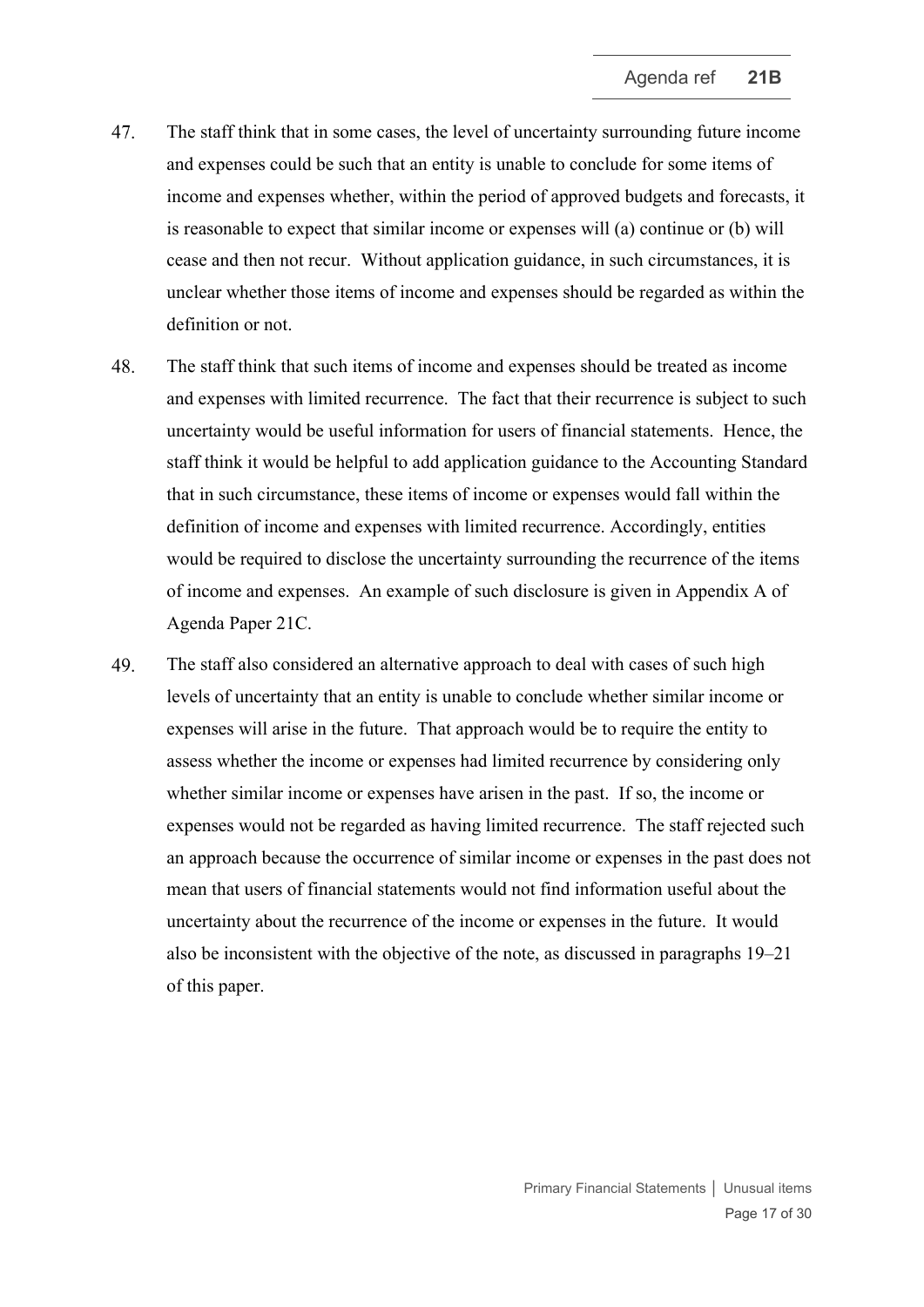# **Questions for the IASB**

Q6 Does the IASB agree that application guidance should be added on how the definition should apply when expectations about future income and expenses are subject to high levels of uncertainty?

Q7 Does the IASB agree such application guidance should state that an item of income or expense would fall within the definition of income and expenses with limited recurrence if an entity cannot conclude whether, within the period of approved budgets and forecasts, it is reasonable to expect that similar income or expenses will (a) continue or (b) will cease and then not recur.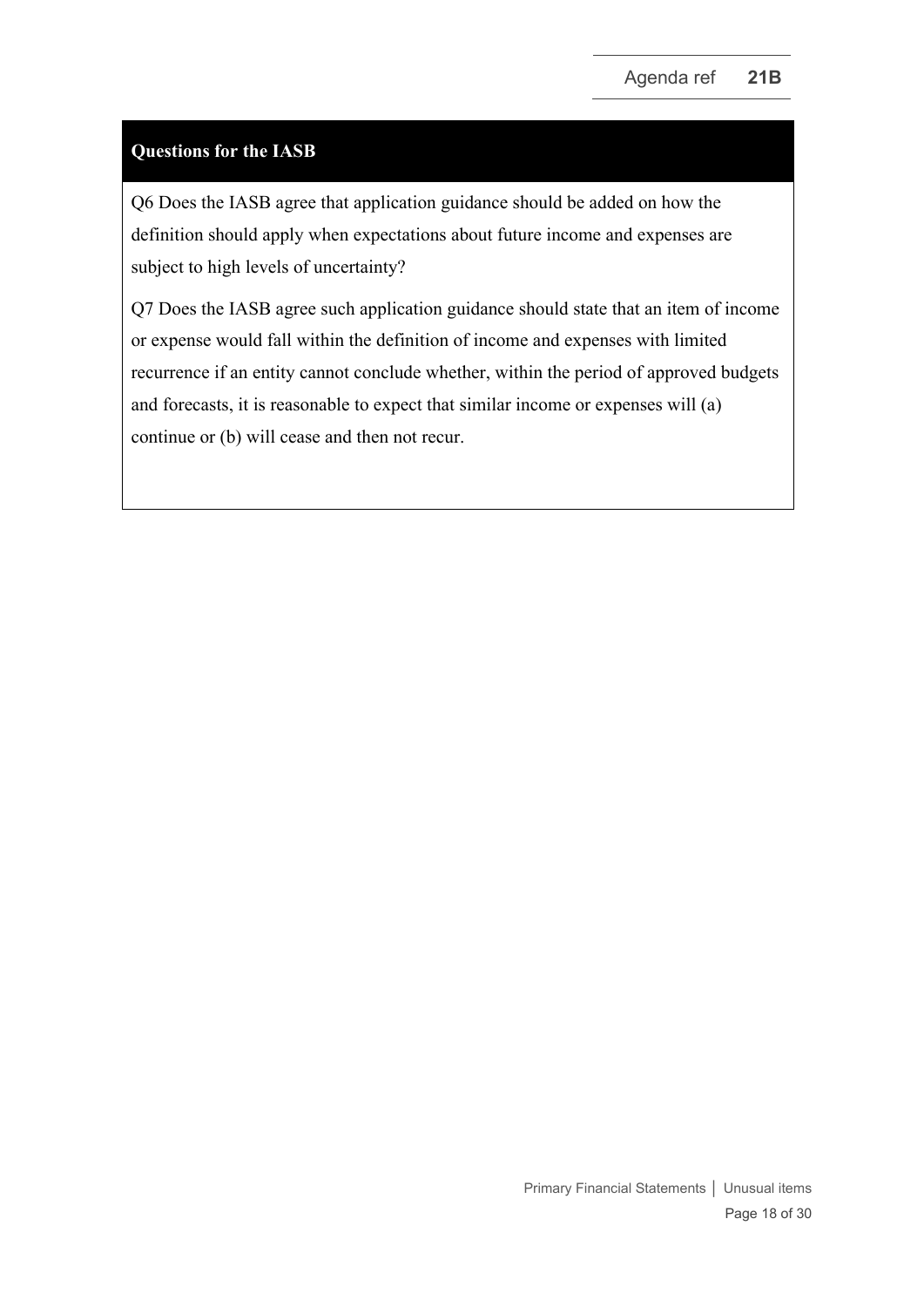### **Appendix A— extracts from the application guidance and the Basis for Conclusions of the Exposure Draft**

#### **Unusual income and expenses**

- EDB67 Paragraph 101 requires an entity to disclose information in the notes about unusual income and expenses. An entity classifies income and expenses as unusual if and only if they have limited predictive value. Hence, income and expenses cannot be classified as unusual if it is reasonable to expect that income or expenses similar in type and amount will arise in any of several future annual reporting periods.
- EDB68 In determining whether income or expenses are unusual, an entity shall consider both the type of the income or expense and its amount. For example, an impairment loss resulting from a fire at an entity's factory is normally an unusual type of expense and hence would be classified as an unusual expense because in the absence of other indicators of impairment another similar expense would not reasonably be expected to recur for several future annual reporting periods.
- EDB69 Income and expenses that are not unusual by type may be unusual in amount. Whether an item of income or expense is unusual in amount is determined by the range of outcomes reasonably expected to arise for that income or expense in several future annual reporting periods. For example, an entity that incurs regular litigation costs that are all of a similar amount would not generally classify those litigation expenses as unusual. However, if in one reporting period, that entity incurred higher litigation costs than reasonably expected, because of a particular action, it would classify the costs from that action as unusual if litigation costs in several future annual reporting periods were not expected to be of a similar amount. The higher litigation costs are outside the range of reasonably expected outcomes and not predictive of future litigation costs.
- EDB70 Income or expenses are classified as unusual based on expectations about the future rather than past occurrences. Hence, it is possible for income or expenses similar to income or expenses reported in previous reporting period(s) to be classified as unusual. For example, an entity may incur an impairment loss resulting from a fire at one of its factories in one period. At the end of that period, the entity classifies the impairment as an unusual expense because it has a reasonable expectation that it will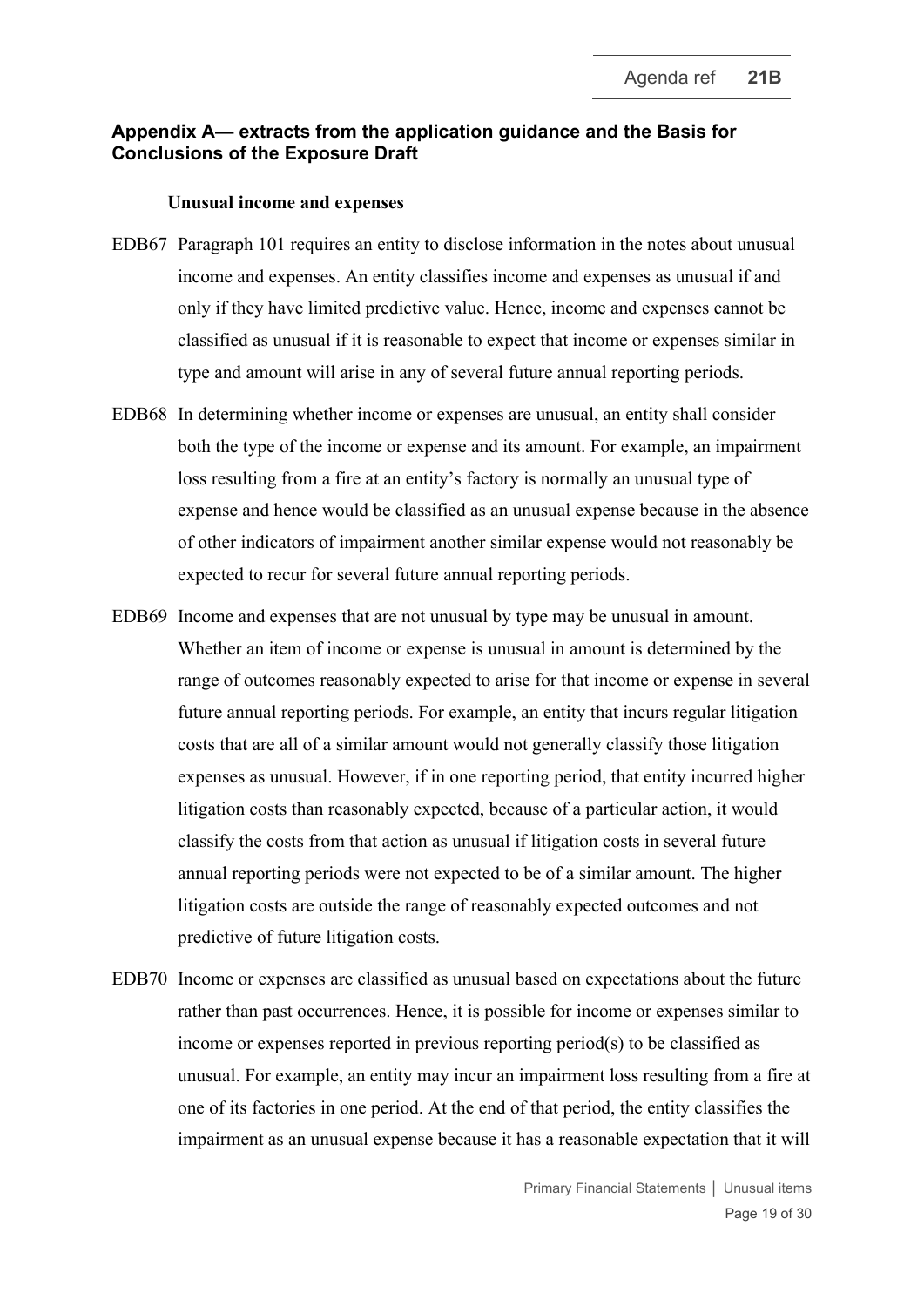not suffer an impairment loss for several future annual reporting periods. In the next period, the entity once again incurs an impairment loss resulting from a fire at another one of its factories. If the two fires in close succession are not indicative of a developing pattern of fires and impairments, it may be possible for the entity to have a reasonable expectation at the end of the second reporting period that similar expenses will not arise for several future annual reporting periods. If this is the case, the second impairment is also classified as unusual.

- EDB71 Expectations about the future will depend on the facts and circumstances of an entity. For example, an entity that undertakes a restructuring programme spanning several reporting periods or that makes regular acquisitions that result in restructuring expenses would not classify these expenses as unusual. However, an entity that undertakes a restructuring programme and that does not expect to incur expenses of a similar type and amount in the next several reporting periods would classify these expenses as unusual.
- EDB72 Income and expenses from the recurring remeasurement of items measured at current value would not normally be classified as unusual. Income and expenses from the remeasurement of such items are expected each reporting period and are expected to vary from period to period.
- EDB73 When an entity identifies unusual income or expenses it does not classify related income or expenses as unusual unless those related income and expenses are themselves unusual. For example, an entity may identify a sale that gives rise to unusual revenue. In earning that revenue, the entity may incur several related costs, including employee benefit expense, inventory cost and taxes. An entity would only identify as unusual those related costs that meet the definition of unusual.
- EDB74 When an entity discloses comparative information about unusual income and expenses it shall only classify amounts that met the definition of unusual income and expenses in the comparative period as unusual income and expenses.
- EDB75 An entity's management performance measure(s) may include some, or all, of its unusual income and expenses. In such cases, the entity may disclose the required information about those unusual income and expenses in the same note that it uses to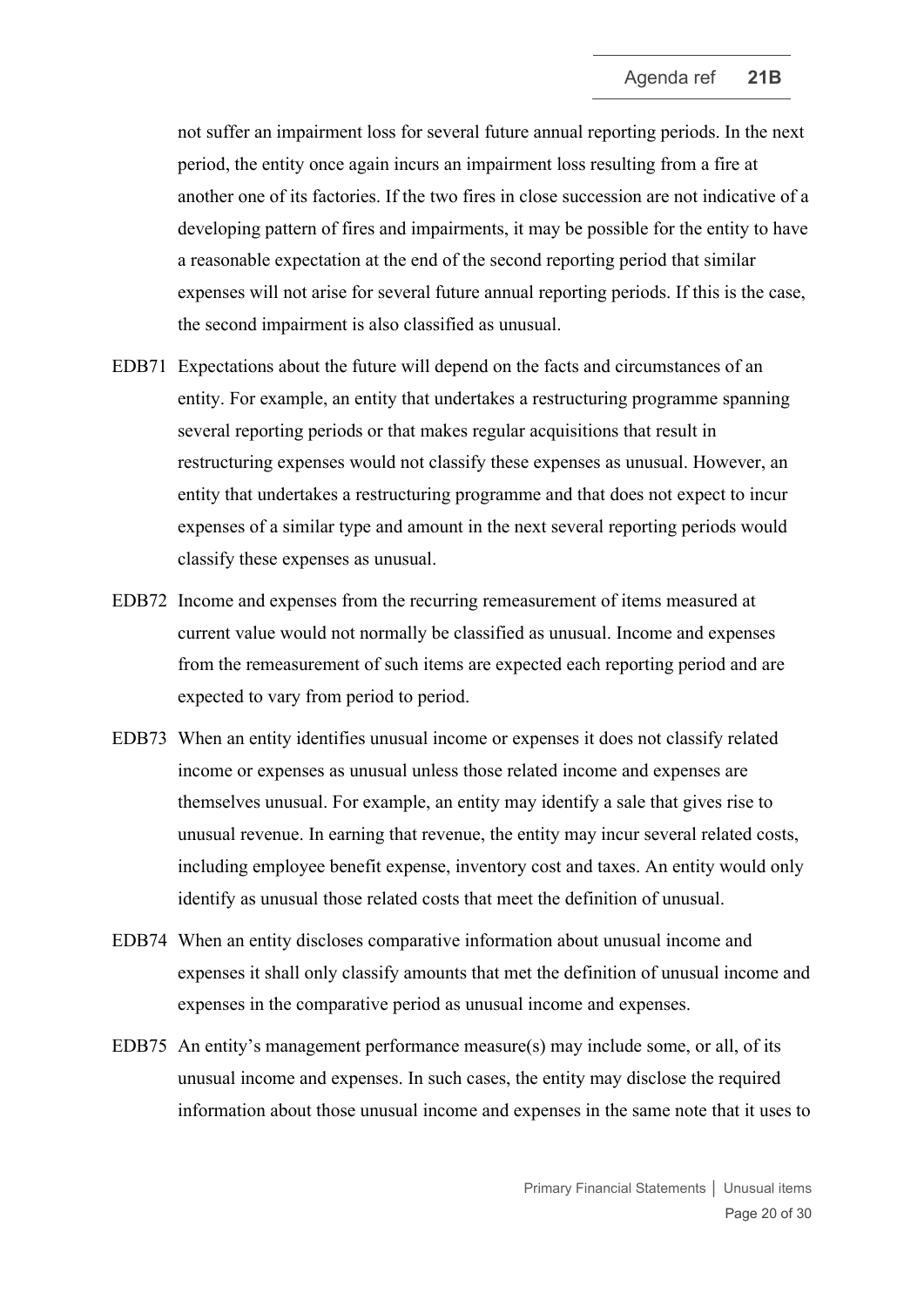disclose information about management performance measures provided the entity either:

- (a) includes in that note all of the information required by paragraph 101 for unusual income and expenses; or
- (b) provides a separate note that includes all of the information required for unusual income and expenses.

#### **Basis for Conclusions on Exposure Draft** *General Presentation and Disclosures*

…

### **Unusual income and expenses**

…

- EDBC130 Though most unusual items currently disclosed are unusual expenses, entities can have unusual income. Disclosure of both unusual income and unusual expenses contributes to a faithful representation of an entity's performance, helping to ensure that entities provide information that is neutral and complete. Therefore, the definition of unusual items refers to both income and expenses. The Board considered specifying that information about unusual items should be neutral but rejected this as unnecessary because neutrality applies to all items included in the financial statements.
- EDBC131 The proposed definition of unusual income and expenses requires an entity to assess whether it is reasonable to expect that income and expenses similar in type or amount will not arise for several future annual reporting periods. The Board proposes using the term 'reasonable to expect' because this term is used in other IFRS Standards and so should be familiar to entities applying the requirement.
- EDBC132 The Board did not indicate a specific period over which an entity should assess whether it is reasonable to expect that similar income or expenses will not arise. However, it did not intend to require an entity to consider all possible future reporting periods nor to consider only a short period. Considering all possible future reporting periods would be impractical and would result in few cases of income or expenses being identified as unusual and resulting in a loss of potentially useful information. Considering only a short period could result in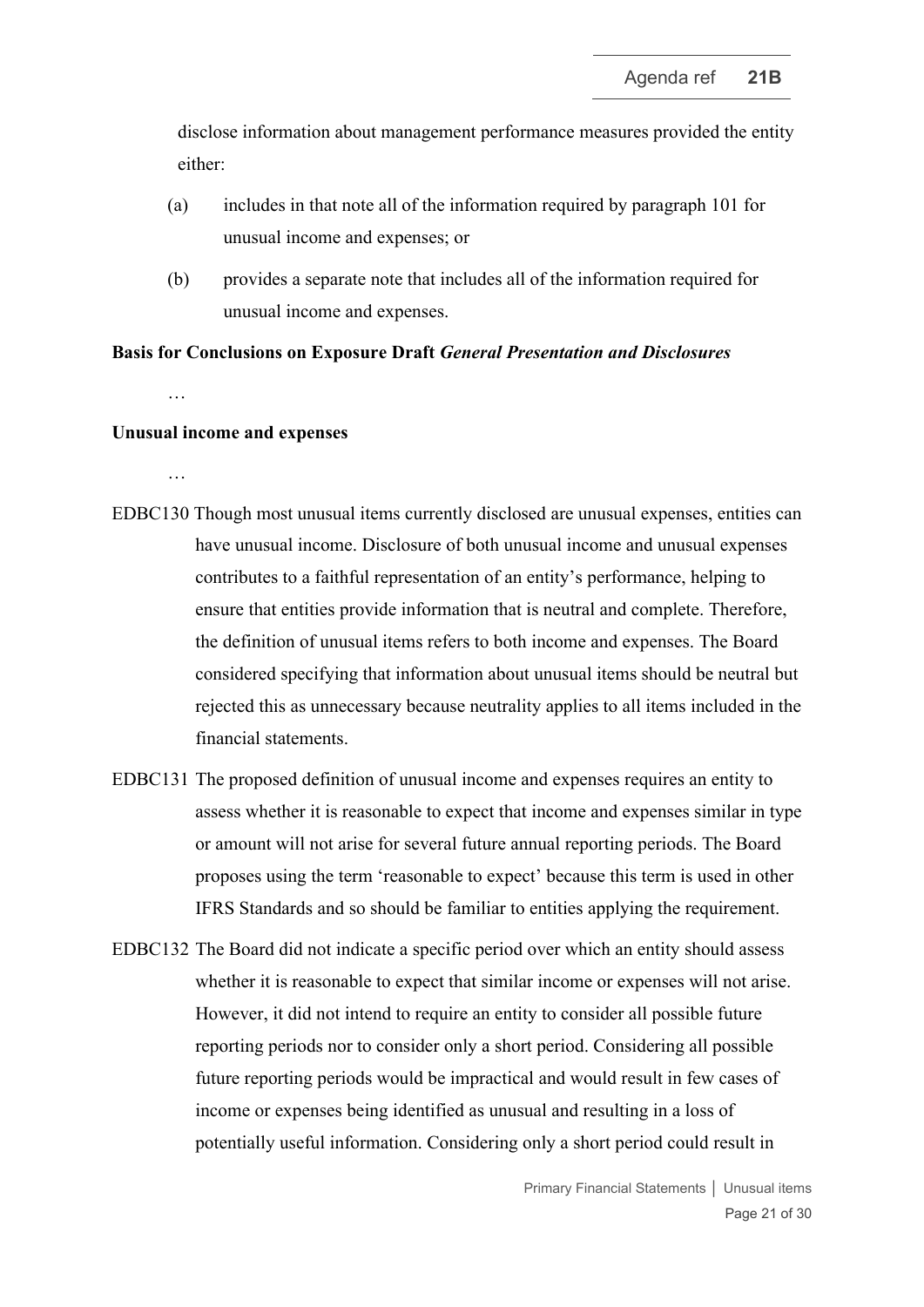income and expenses that have predictive value being identified as unusual. Specifying the period over which an entity should consider whether a similar income or expense will arise would be arbitrary and might not lead to the identification of all income and expenses that have limited predictive value.

- EDBC133 The Board recognises that, when assessing whether income and expenses are unusual, it may be helpful to consider the nature of transactions or other events that gave rise to the income or expenses. For example, an entity might conclude that income or expenses (for example, impairment losses) are:
	- (a) not reasonably expected to arise for several future annual reporting periods and, therefore, should be classified as unusual income or expenses because the transactions or other events that gave rise to the income or expenses are unusual in nature (for example, an earthquake in a non-earthquake prone zone); and
	- (b) reasonably expected to arise for several future annual reporting periods and, therefore, should not be classified as unusual income or expenses because the transactions or other events that gave rise to the income or expenses are usual in nature (for example, a drop in product prices).
- EDBC134 However, the Board concluded that although unusual income or expenses often result from transactions or other events that are unusual in nature, this is not always the case. Transactions or other events that are unusual in nature can give rise to 'usual' income or expenses. For example, an earthquake may give rise to increased costs that are expected to arise for a number of years, and as such are not unusual expenses. Therefore, the Board did not include reference to the nature of underlying transactions and other events in the definition of unusual income and expenses.
- EDBC135 The Board noted than an entity need not consider individual transactions when assessing whether income or expenses are unusual. A type of income or expense arising from a group of transactions may be assessed as unusual income or expense.
- EDBC136 The proposed definition requires entities to consider whether similar income or expense will recur in the future. It does not require entities to consider whether a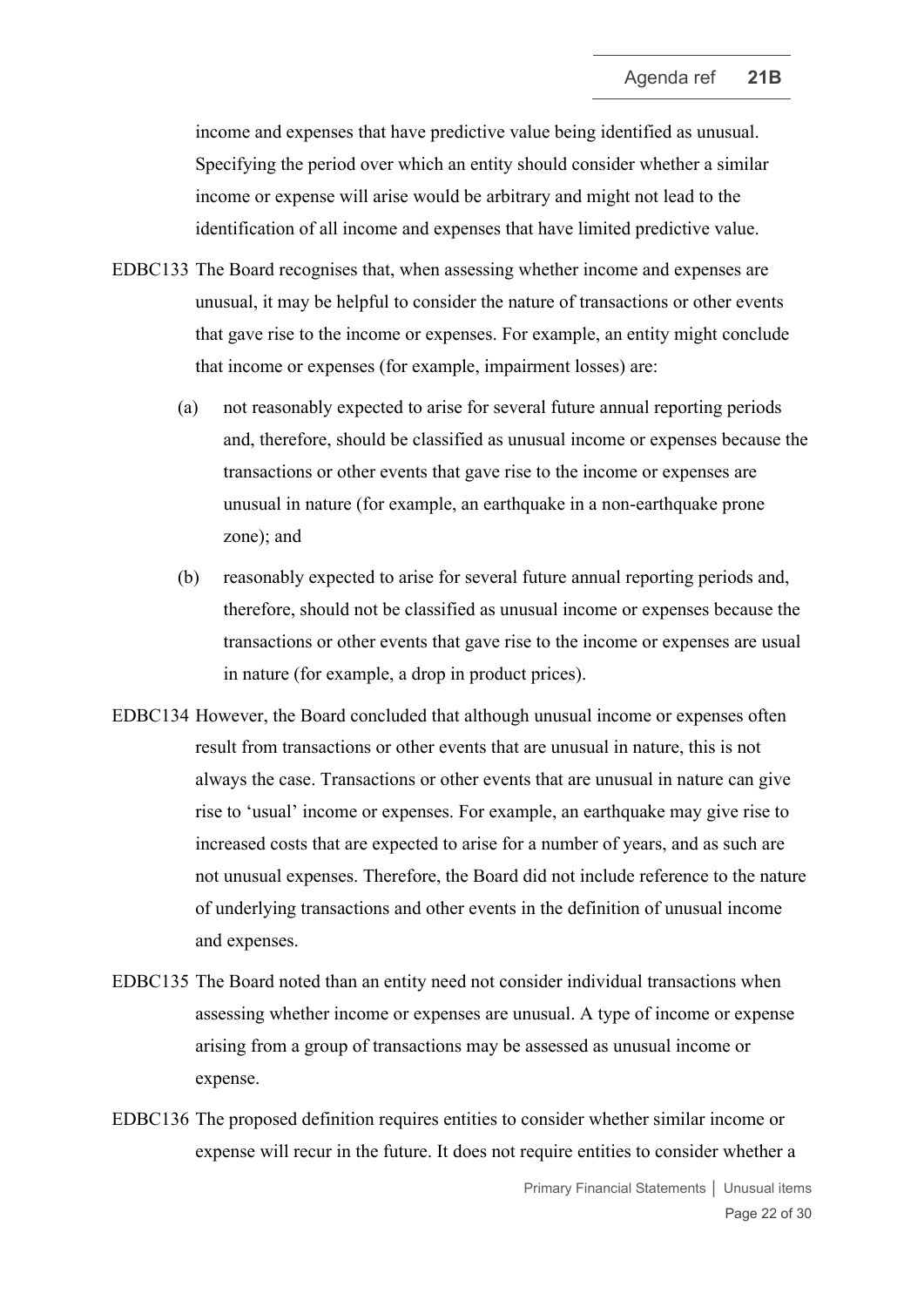similar income or expense has occurred in the past. The occurrence of income or expense in the past does not necessarily indicate that similar income or expense will occur in the future. Therefore, an item of income or expense that occurred in a previous period but is not reasonably expected to recur for several future reporting periods would be identified as an unusual income or expense.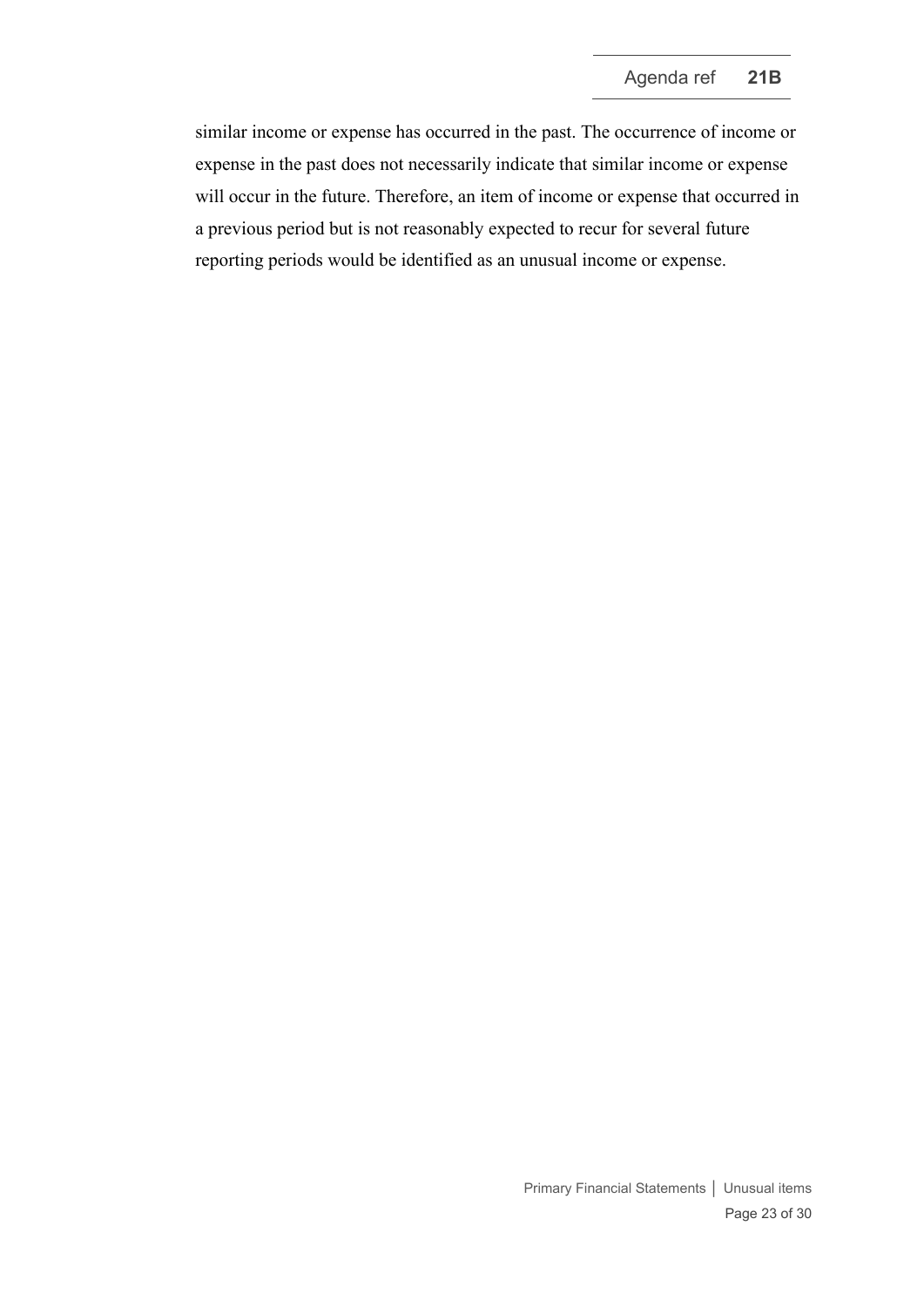# **Appendix B— extract from Agenda Paper 21A of the December 2021 IASB meeting setting out the fe[edback on the propo](https://www.ifrs.org/content/dam/ifrs/meetings/2021/december/iasb/ap21a-unusual-income-and-expenses.pdf)sals in the Exposure Draft**

B1. This Appendix reproduces the feedback set out in [Agenda Paper 21A](https://www.ifrs.org/content/dam/ifrs/meetings/2021/december/iasb/ap21a-unusual-income-and-expenses.pdf) of the December 2021 IASB meeting.

# *Should the IASB define unusual items?*

B2. Most respondents commented on this question. Of those that commented, most, mainly from Europe, including almost all users, agreed that the IASB should define unusual items. Some respondents, including a few users, did not agree with the IASB defining unusual items.

### *Agreement*

- B3. Users explained that they wish to identify recurring or normalised earnings but have to rely on voluntary disclosures by an entity to do so. Defining unusual items and requiring their disclosure would provide consistent input for users' analysis. Other respondents also indicated they expected defining unusual items would provide useful information.
- B4. A few respondents specifically supported the discipline that they expected a definition would provide, thus reducing opportunistic classification of items as unusual.

# *Concerns*

- B5. Those respondents that did not support the IASB defining unusual items gave the following reasons:
	- (a) some, including a few users, said that any definition would be too restrictive an entity should disclose information about any material income or expenses, not just those that meet the definition of unusual. They said that principles of disaggregation should be strengthened to help ensure that all material items of income or expenses are disclosed.
	- (b) some said that any definition would inevitably be subject to a large degree of judgement, and that the proposals on management performance measures are sufficient to provide the information that users want.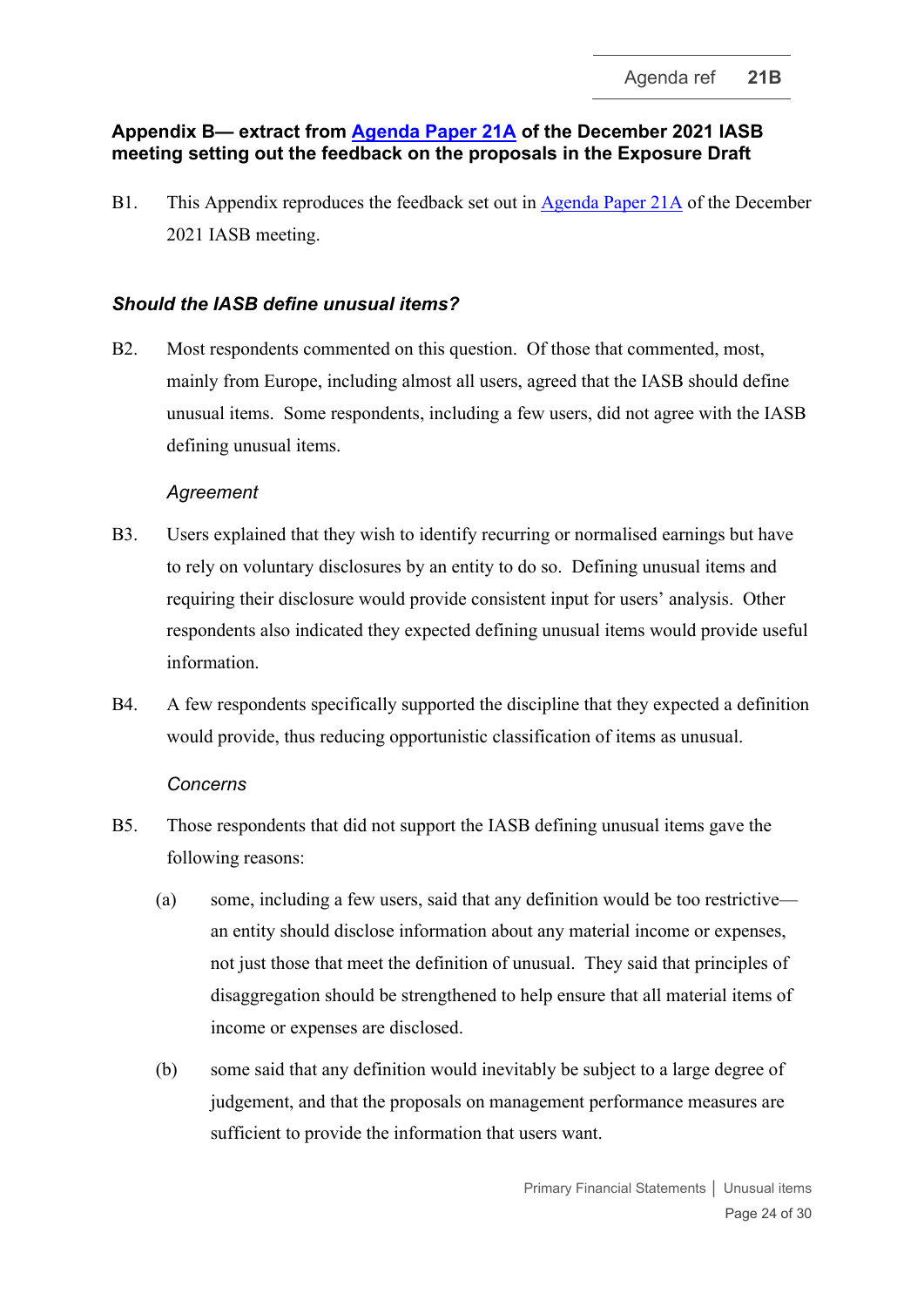(c) a few said that previous experience of entities presenting items as extraordinary demonstrated that requiring or allowing items to be labelled as extraordinary/unusual is likely to lead to opportunistic use of the term by entities.

# *Is the proposed definition appropriate?*

B6. Although most respondents agreed the IASB should define unusual items, most, mainly preparers, but also some users, did not agree with the proposed definition. Some, including many users, agreed with the proposed definition.

### *Agreement*

B7. Respondents that agreed with the proposed definition said it would identify income and expenses that are not recurring which would help users assess future cash flows. Some explicitly supported the scope of the definition because they expect it to provide discipline and prevent opportunistic classification of items as unusual. Some explicitly supported the definition referring to income and expenses—they thought this was important to avoid a focus solely on unusual expenses.

### *Concerns*

- B8. The staff have grouped the reasons respondents gave for not agreeing with the proposed definition into:
	- (a) concerns over the scope of the items captured in the proposed definition, often indicating an underlying concern over the IASB's proposed objective for the requirements (see paragraph [21\)](#page-7-3); and
	- (b) concerns over the subjectivity inherent in the proposed definition (see paragraph [22\)](#page-7-2).
- B9. Although most respondents did not agree with the proposed definition, there was no clear consensus on an alternative definition. A few said management should define what is unusual for their specific entity and some suggested aligning the definition of unusual items with definitions and guidance from various regulators, for example the Canadian Securities Administrator, the US Securities and Exchange Commission or the European Securities and Markets Authorities.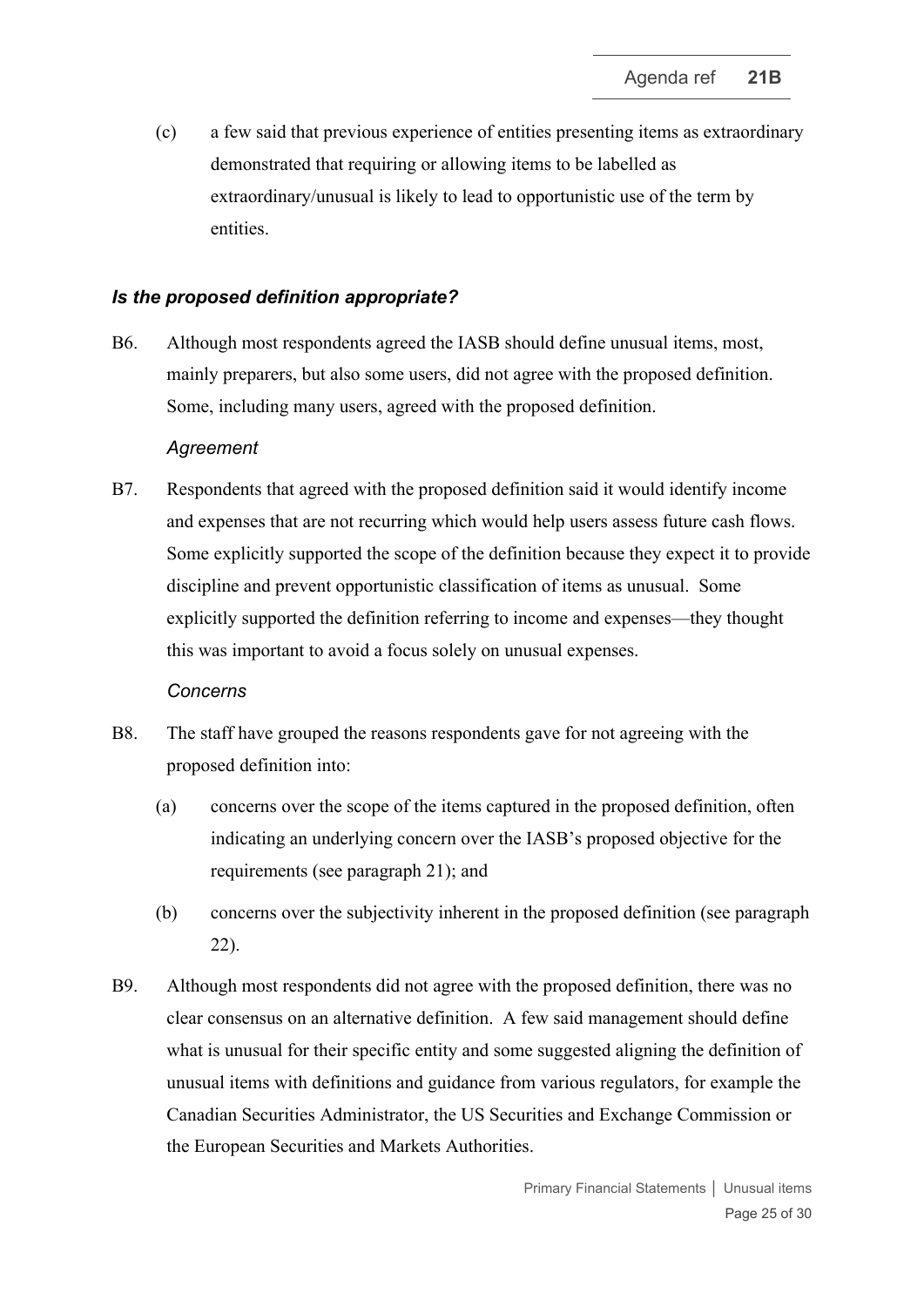- B10. The concerns expressed over the scope of the items captured in the proposed definition, often indicating an underlying concern over the IASB's proposed objective for the requirements, were:
	- (a) some questioned the role of 'limited predictive value';
	- (b) a few questioned whether unusual items could be dissimilar in type or amount;
	- (c) some said the definition should include a reference to past occurrence as well as future occurrence;
	- (d) some said the definition should include items spanning a few annual reporting periods, for example restructuring costs, or unusual income and expenses arising because of the Covid-19 pandemic;
	- (e) some said unusual items should be defined in terms of income and expenses arising from events or transactions that are non-recurring or unusual in nature rather than focusing on the income or expenses;
	- (f) a few said the definition should be symmetric, that is that income or expense can meet the definition of unusual if their amounts are either higher or lower than expected;
	- (g) some questioned whether the unusual item is the whole item of income or expenses or the portion that is different from that expected in the future;
	- (h) a few said the definition should only apply to items of operating income or expenses, or items that are unusual for an entity's main business activities; and
	- (i) some said the definition should be explicitly limited to material or significant unusual items.
- B11. The concerns expressed over the subjectivity inherent in the definition were:
	- (a) a few said the definition was highly judgemental and unverifiable, to the extent that it would not result in predictive or complete information. They argued that it is not possible to assess or verify whether it is reasonable to expect similar income and expenses in the future; and
	- (b) many requested further guidance on, for example:
		- (i) similar in type; and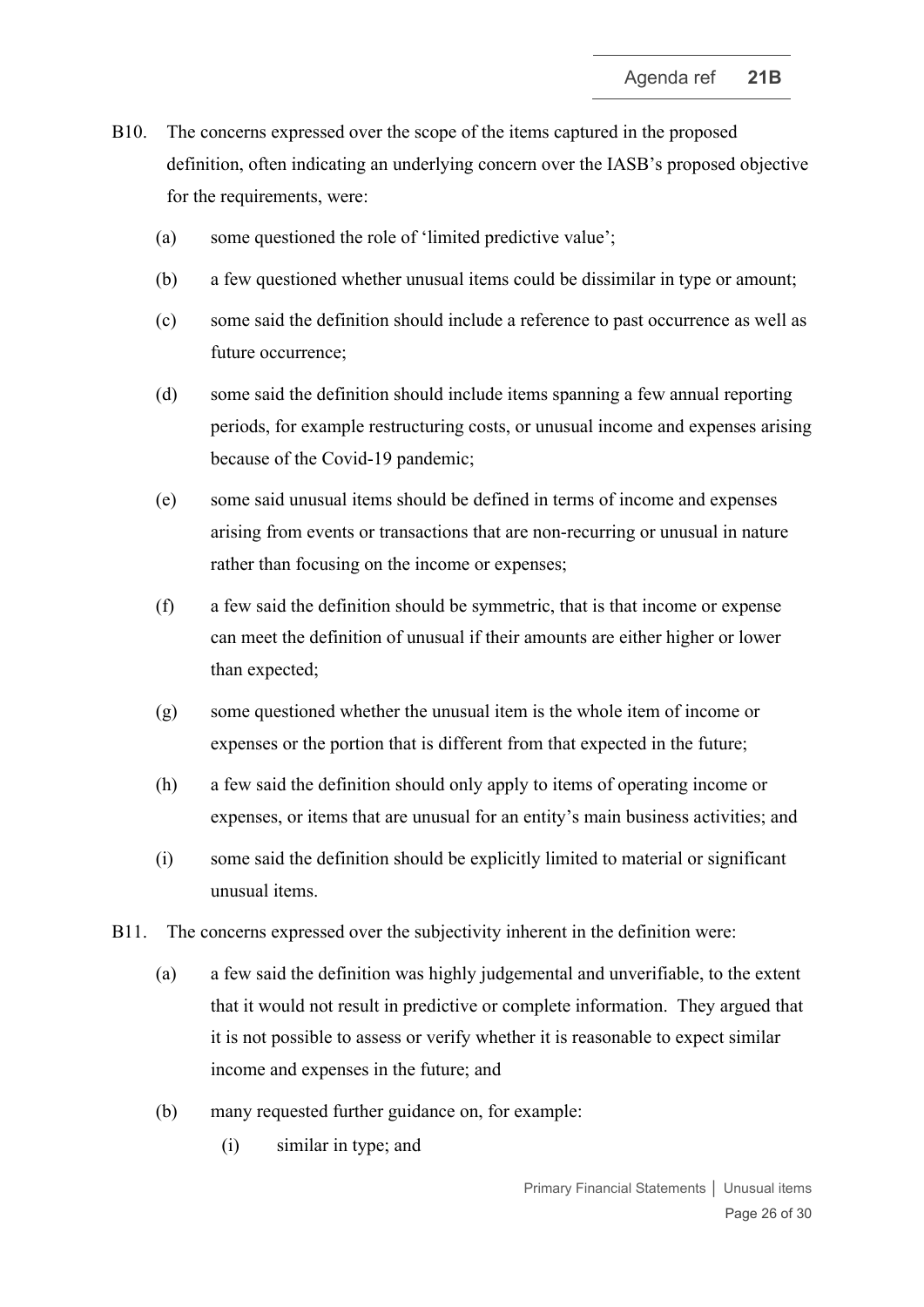(ii) several future annual reporting periods.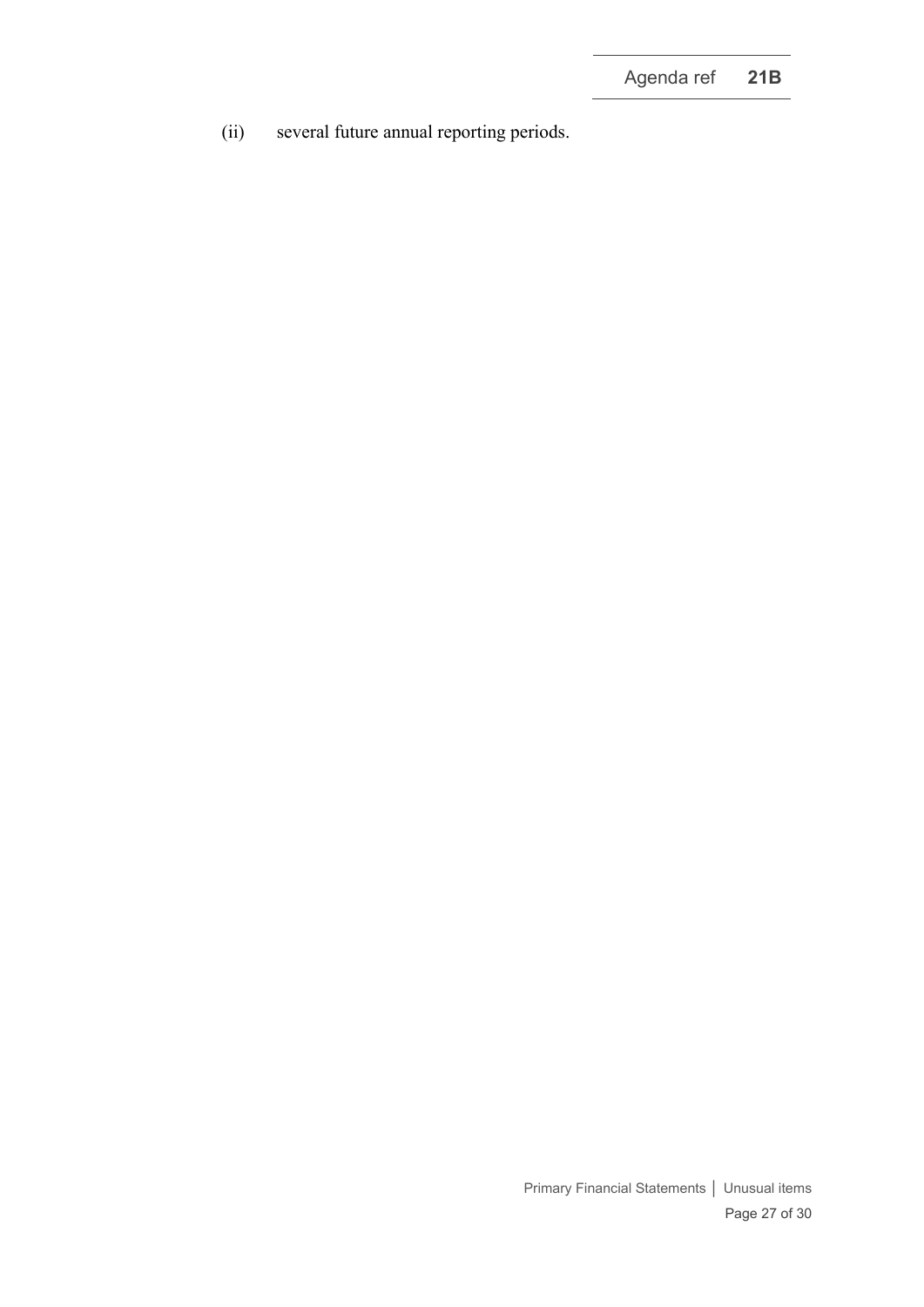# **Appendix C—Detailed feedback from outreach with users of financial statements**

# *Extracts from [CMAC meeting summary](https://www.ifrs.org/content/dam/ifrs/meetings/2022/march/cmac/cmac-meeting-summary-march-2022.pdf)*

### **Unusual income and expenses**

### **Using information about unusual income and expenses**

- $C1$ . CMAC members described various ways they would use information about unusual items, including:
	- (a) as an input for their forecasts;
	- (b) to help them better understand the entity's performance; and
	- (c) as a screening tool to help them to assess the quality of earnings.
- $C2.$ Many members commented on the importance of a narrative description of the unusual income or expenses, especially an explanation of why the item was unusual and whether (and, if so, when) it had occurred in previous periods.

# **Importance of disclosing information in a single note and using the label 'unusual' for the defined items**

- $C3.$ All members agreed that the information should be disclosed in a single note. If the information were included in varied locations, it could be hard to find, and comparing various entities' information could be difficult.
- $C4.$ Some members commented that it was important that entities were disciplined in using the label 'unusual'. Describing income and expenses that recur routinely as unusual could be misleading.

### **Basis for the definition of 'unusual income and expenses'**

 $C<sub>5</sub>$ . Some members preferred a broad definition that would capture a wide range of nonrecurring items. They wanted information about such items, not just a narrow set of highly exceptional items. Users are also looking for information about varied things, depending on their needs. A broad definition would enable users to choose which items they would exclude from an ongoing earnings calculation. However, a few members would prefer the definition to focus on preventing recurring items from being portrayed as 'unusual'.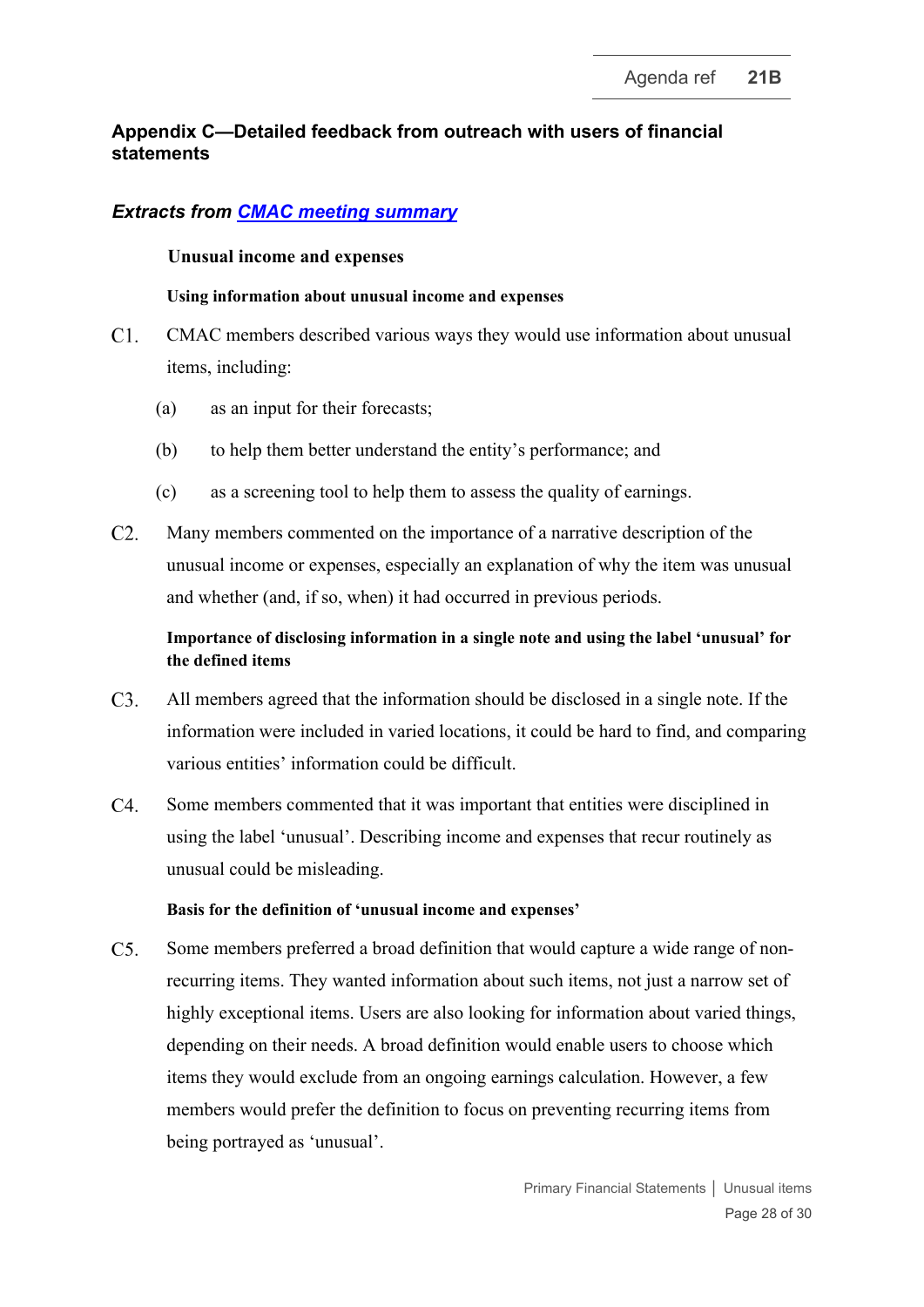- $C6.$ On the specific topics raised by the IASB staff:
	- (a) some members said the definition should include income and expenses that have occurred in the past (as proposed in the Exposure Draft). A member gave an example of natural disasters that might have occurred in a recent annual financial reporting period, but should still be deemed to be unusual if they occurred again in the current period.
	- (b) most members said the definition should include income and expenses that occur in a few annual periods (rather than just the current period, as proposed in the Exposure Draft). Some members said information about when such items had occurred in the past and for how long they were expected to continue in the future would be important.

#### **Other comments**

- $C7.$ Some members commented on the relationship between unusual income and expenses as defined by the IASB and items excluded from management performance measures:
	- (c) one member said that there would not be a loss of information if the IASB establishes a narrow definition of unusual items because items not defined as 'unusual' would be identified in the management performance measures.
	- (d) other members did not want to rely on items being picked up by management performance measures because those measures were decided by the entity, and information about unusual income and expenses could be lost if the entity did not use management performance measures to report on them.
	- (e) other members said that useful information was provided by comparing unusual income and expenses as defined by the IASB and items excluded from management performance measures.
- $C8.$ A few members stressed the importance of applying the definition consistently in different accounting periods.
- $C9.$ One member suggested a more restrictive definition for 'unusual expenses' and a broader definition for 'unusual income'.
- C10. One member suggested including information on tax and non-controlling interests for each unusual item.